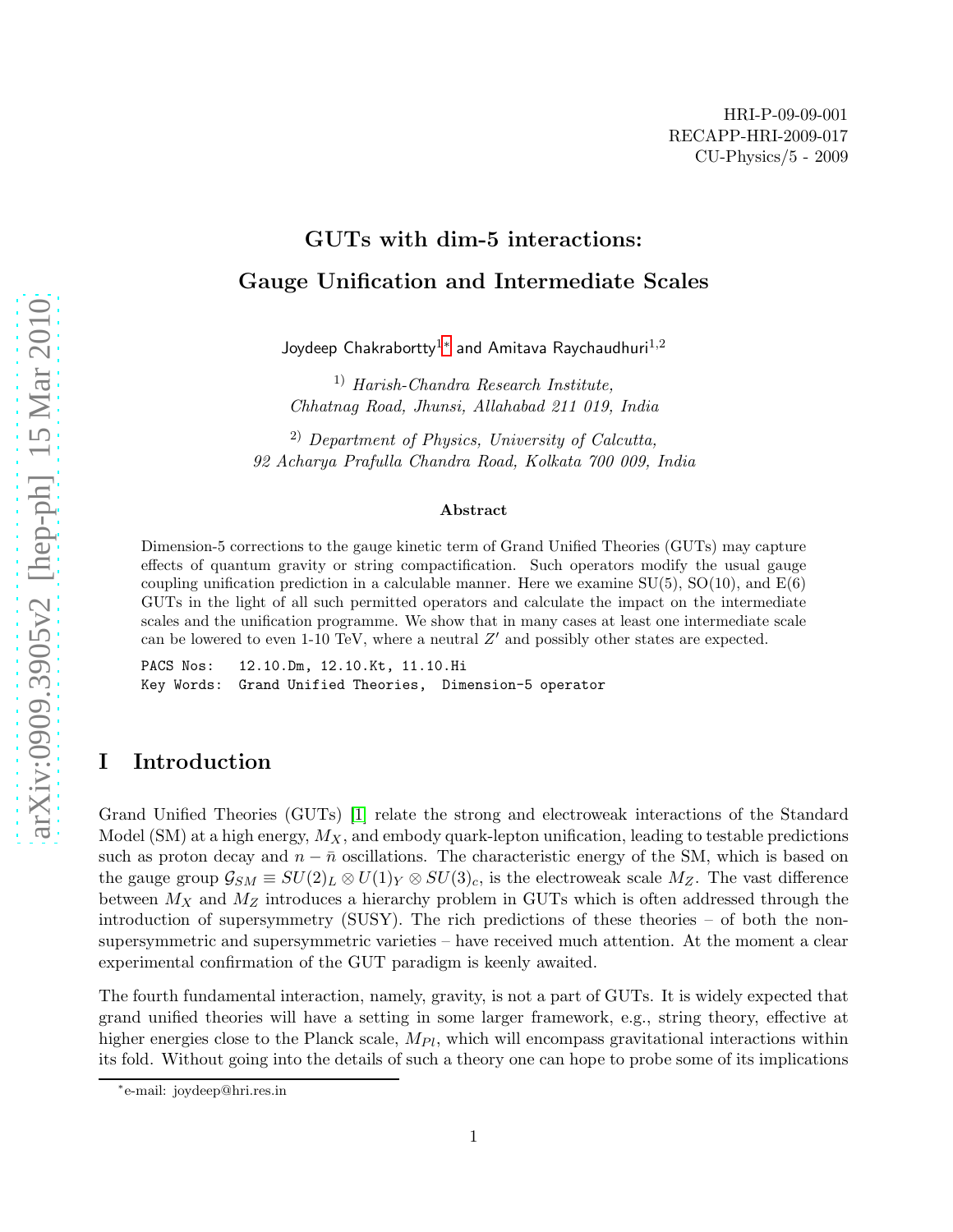through effective operators at the GUT scale, suppressed by inverse powers of  $M_{Pl}$ , which may emerge from it and alter the grand unified theory predictions.

The particular higher dimensional operator which we consider here impacts the gauge kinetic term:

$$
\mathcal{L}_{kin} = -\frac{1}{4c} Tr(F_{\mu\nu}F^{\mu\nu}).
$$
\n(1)

where  $F^{\mu\nu} = \sum_i \lambda_i F_i^{\mu\nu}$  is the gauge field strength tensor with  $\lambda_i$  being the matrix representations of the generators normalised to  $Tr(\lambda_i\lambda_j) = c \delta_{ij}$ . For  $SU(n)$  groups the  $\lambda_i$  are conventionally chosen in the fundamental representation with  $c = 1/2$ .

The dimension-5 (dim-5) interaction which we include is [\[2,](#page-21-0) [3\]](#page-21-1):

<span id="page-1-0"></span>
$$
\mathcal{L}_{dim-5} = -\frac{\eta}{M_{Pl}} \left[ \frac{1}{4c} Tr(F_{\mu\nu} \Phi_D F^{\mu\nu}) \right],\tag{2}
$$

where  $\Phi_D$  denotes the D-component Higgs multiplet and  $\eta$  parametrises the strength of this interac-tion. In order for it to be possible to form a gauge invariant of the form in eq. [2,](#page-1-0)  $\Phi_D$  can be in any representation included in the symmetric product of two adjoint representations of the group. When  $\Phi_D$  develops a vacuum expectation value (vev)  $v_D$ , which breaks the GUT symmetry and sets the scale of grand unification  $M_X$ , an effective gauge kinetic term is generated from eq. [2.](#page-1-0) Depending on the structure of the vev, this additional contribution usually will not be the same for the different subgroups to which the GUT group is broken, leading, after a scaling of the gauge fields, to a modification of the unification condition to:

<span id="page-1-2"></span>
$$
g_i^2(M_X)(1 + \epsilon \delta_i) = g_U^2,\tag{3}
$$

wherein  $g_U$  is the unified gauge coupling,  $\epsilon = \eta v_D/2M_{Pl} \sim \mathcal{O}(M_X/M_{Pl})$ , and the group-theoretic factors  $\delta_i$  arise from eq. [2.](#page-1-0) The  $\delta_i$  were available in the literature for some selected choices of  $\Phi_D$ and GUT groups [\[2\]](#page-21-0). They were exhaustively evaluated for the first time for all possible  $\Phi_D$  for  $SU(5)$ ,  $SO(10)$  $SO(10)$  $SO(10)$  and  $E(6)$  GUTs<sup>1</sup> in [\[3\]](#page-21-1).

While normally in GUTs the gauge couplings are expected to reach a common value at  $M_X$  [\[6\]](#page-21-2), in the presence of dim-5 terms, as in eq. [2,](#page-1-0) the modified boundary conditions of eq. [3](#page-1-2) must be satisfied. It is indeed possible that this tweaking will be just enough to entail the unification programme to succeed with the current low energy values of the coupling constants as a boundary condition. To check this for  $SU(5)$ ,  $SO(10)$ , and  $E(6)$ -based GUT models is the main goal of this work. We discuss both the non-supersymmetric and supersymmetric alternatives.

For  $SU(5)$  this analysis has appeared in our earlier short note [\[3\]](#page-21-1) and it is briefly recapitulated here. GUTs based on  $SO(10)$  and  $E(6)$  provide several routes of descent to the SM, different levels of symmetry being active at the intermediate stages. This richer structure often bears new testable features. One of these is the possibility of  $n - \bar{n}$  oscillations which in  $SO(10)$  can be mediated via scalar fields that are not superheavy. Also, the right-handed neutrino,  $\nu_R$ , which is present in both  $SO(10)$  and  $E(6)$  GUTs, can lead to light neutrinos through the see-saw mechanism. If the neutrino Yukawa couplings are not unnaturally small, the see-saw mechanism posits a large Majorana mass for the  $\nu_R$ . This mass is fixed by the scale of  $(B - L)$  symmetry breaking which is determined in our analyses below.

<span id="page-1-1"></span><sup>&</sup>lt;sup>1</sup>In SUSY the  $\delta_i$  also have a direct application in the non-universality of gaugino masses [\[3,](#page-21-1) [4,](#page-21-3) [5\]](#page-21-4).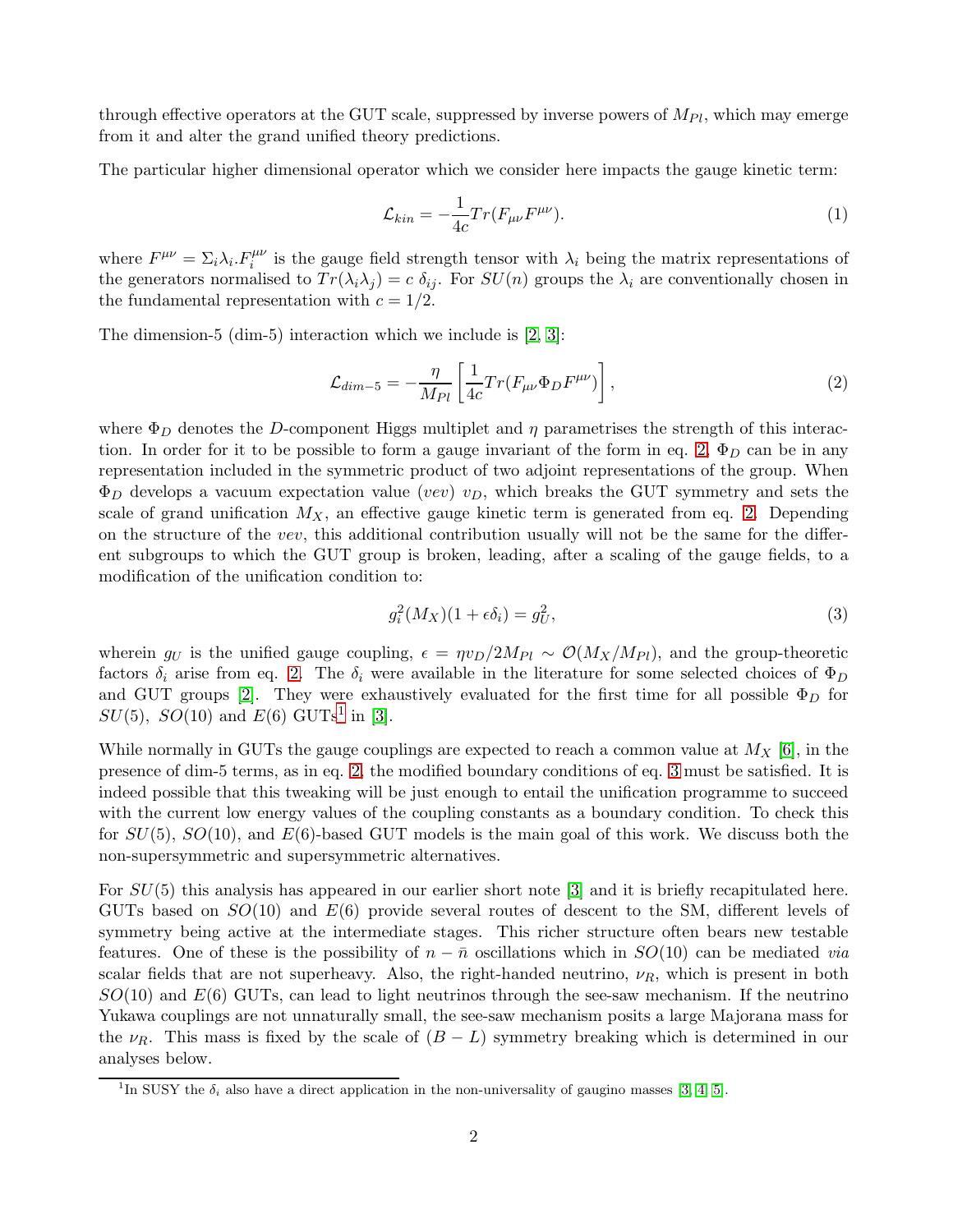| $SU(5)$ Representations |               |                 |                 |
|-------------------------|---------------|-----------------|-----------------|
| 24                      | $1/\sqrt{15}$ | $3/\sqrt{15}$   | $-2/\sqrt{15}$  |
| 75                      | $4/\sqrt{3}$  | $-12/5\sqrt{3}$ | $-4/5\sqrt{3}$  |
| <b>200</b>              |               | $1/5\sqrt{21}$  | $1/10\sqrt{21}$ |

<span id="page-2-1"></span>Table 1: Effective contributions  $(\delta_i)$  to gauge kinetic terms from different Higgs representations in eq. [2](#page-1-0) for  $SU(5)$ . (see eq. [3.](#page-1-2))

For  $SO(10)$  we examine the breaking through the intermediate Pati-Salam  $(\mathcal{G}_{224} \equiv SU(2)_L \otimes SU(2)_R \otimes$  $SU(4)_c$ ) symmetry.  $\mathcal{G}_{224}$  itself can break directly to the SM or *via* another intermediate group  $\mathcal{G}_{2131} \equiv$  $SU(2)_L \otimes U(1)_R \otimes SU(3)_c \otimes U(1)_{(B-L)}$ . We explore both routes.  $E(6)$  allows an intermediate  $SO(10)$ symmetry and in this case the results are to a great extent similar to that of  $SO(10)$  GUTs. Here we look at  $E(6)$  breaking *via* the intermediate gauge group  $\mathcal{G}_{333} \equiv SU(3)_L \otimes SU(3)_R \otimes SU(3)_c$  with possibly also an intervening  $\mathcal{G}_{21213} \equiv SU(2)_L \otimes U(1)_{Y'_L} \otimes SU(2)_R \otimes U(1)_{Y'_R} \otimes SU(3)_c$  symmetry before descending to the SM.

When there are intermediate scales in the GUT symmetry breaking the scalar masses have been fixed using the 'Extended Survival Hypothesis' (ESH) [\[7\]](#page-21-5) which is motivated along the following lines. Normally, the lack of any protection mechanism will tend to move all scalar masses to the GUT scale. The necessity of light scalars is dictated by the requirement to trigger spontaneous symmetry breaking at lower energies and this entails a fine tuning in the scalar sector. The 'Extended Survival Hypothesis', which can also be termed 'Minimal Fine Tuning', simply requires that all scalars acquire mass at the GUT scale barring those that are essential for symmetry breaking at lower scales. The latter carry masses of the order of the scales of the symmetry breakings for which they are responsible. For any such scalar, at intermediate stages of symmetry above its mass-scale, out of the full GUT scalar multiplet only the submultiplet containing this scalar remains at that scale, the remainder being at  $M_X$ . As an illustrative example consider the decay chain

$$
SO(10) \stackrel{M_X}{\longrightarrow} SU(2)_L \otimes SU(2)_R \otimes SU(4)_c \stackrel{M_R}{\longrightarrow} SU(2)_L \otimes U(1)_Y \otimes SU(3)_c \stackrel{M_Z}{\longrightarrow} U(1)_{em} \otimes SU(3)_c. \tag{4}
$$

The electroweak symmetry breaking is through the  $\mathcal{G}_{SM}$  doublets,  $(2, \pm 1, 1)$ , which emerge from a  $\mathcal{G}_{224}$ submultiplet  $(2,2,1)$  which is a part of the  $SO(10)$  multiplet 10. Under  $\mathcal{G}_{224}$ ,  $10 \equiv (1,1,6) + (2,2,1)$ . According to the ESH, out of the 10 of  $SO(10)$  the scalars forming the  $(1,1,6)$  submultiplet acquire a mass  $M_X$ , while the (2,2,1) under  $\mathcal{G}_{224}$  are at the electroweak scale  $M_Z$ . The scalar masses determine from which energy their effect on gauge coupling evolution has to be included. Whenever earlier work including the ESH contribution to gauge coupling evolution is available with which our results can be compared, we do so.

The generic RG equations governing gauge coupling evolution are:

$$
\mu \frac{dg_i}{d\mu} = \beta_i(g_i, g_j), \qquad (i, j = 1, \dots, n), \tag{5}
$$

where  $n$  is the number of couplings in the theory and at two-loop order

<span id="page-2-0"></span>
$$
\beta_i(g_i, g_j) = (16\pi^2)^{-1} b_i g_i^3 + (16\pi^2)^{-2} \sum_{j=1}^n b_{ij} g_j^2 g_i^3.
$$
\n(6)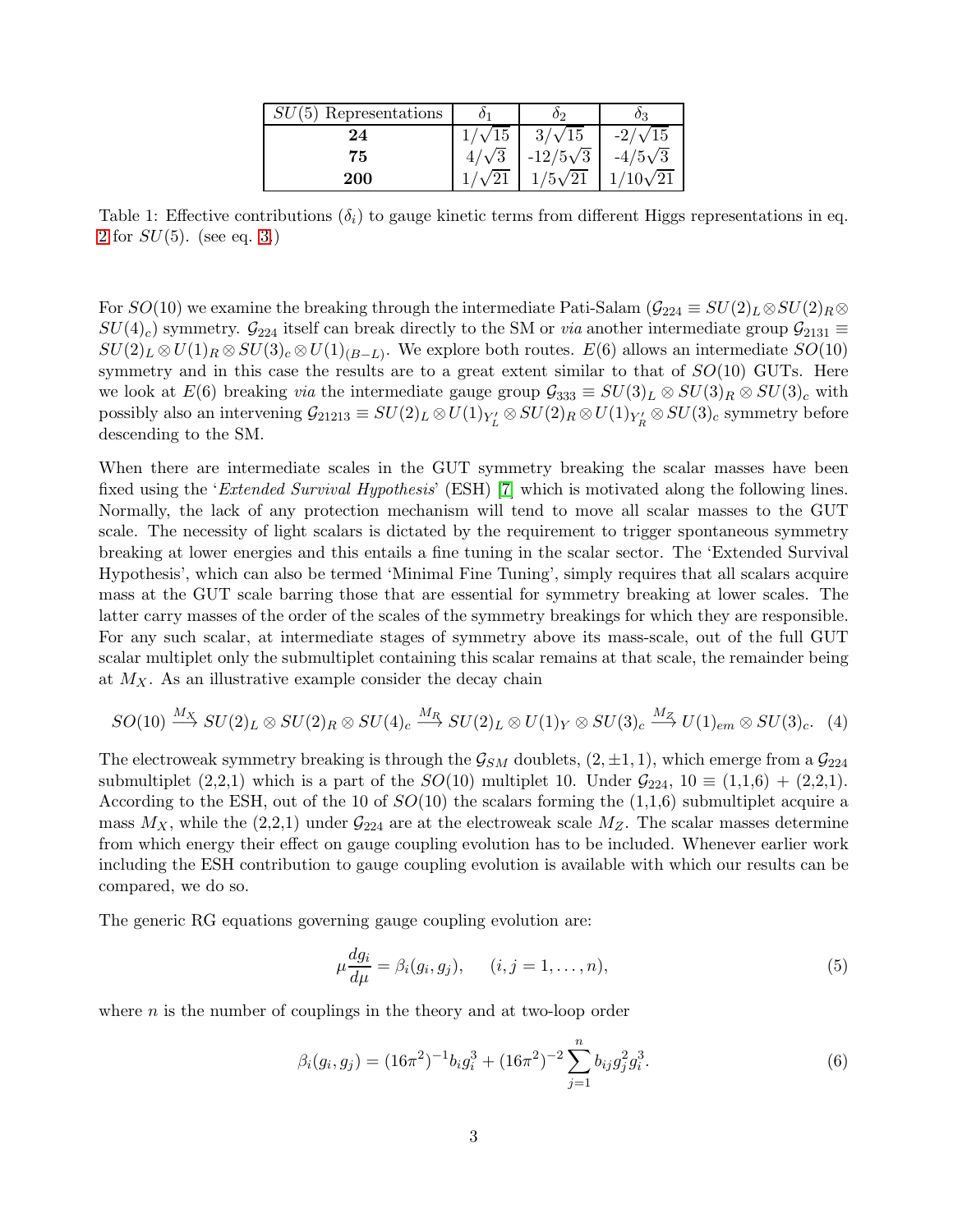When using this two-loop formula, the matching of the coupling constant  $\alpha_k$  below an intermediate scale  $M_I$  which goes over to  $\alpha_l$  thereafter follows the relation [\[8,](#page-21-6) [9\]](#page-21-7):

<span id="page-3-3"></span>
$$
\frac{1}{\alpha_k(M_I)} - \frac{C_k}{12\pi} = \frac{1}{\alpha_l(M_I)} - \frac{C_l}{12\pi} \tag{7}
$$

where  $C_k$  is the quadratic Casimir for the k-th subgroup. At the unification scale,  $M_X$ , this has to be supplemented with the contributions from the dim-5 operators in eq. [3.](#page-1-2)

A subtle feature [\[10,](#page-21-8) [11\]](#page-21-9), considered most recently within the context of  $SO(10)$  in [\[12\]](#page-21-10), has to do with the dynamical mixing of two  $U(1)$  subgroups of an intermediate gauge symmetry even at the one-loop level. The  $U(1)$  gauge currents and the  $U(1)$  gauge boson fields are by themselves gauge invariant and so cross-couplings between them are not forbidden by gauge symmetry. Even if the mixing is set to zero at some scale it emerges again through the RG flow. The origin of this mixing in the RG equations lies in the following fact: while the trace of the product of two different  $U(1)$  generators vanishes over an entire gauge multiplet, when only a submultiplet is light (e.g., some scalars of a multiplet remaining light due to the Extended Survival Hypothesis in  $SO(10)$  or  $E(6)$ , or incomplete light fermion multiplets in  $E(6)$ ) this is no longer so. This requires a more sophisticated analysis leading to a coupling of  $g_{1m}$  and  $g_{1n}$  in the one- and two-loop RG equations where m and n identify two  $U(1)$  groups. These terms, not made explicit in eq. [6,](#page-2-0) arise in the two-step breaking options for  $SO(10)$  and  $E(6)$  and are detailed in the discussions in the respective sections.

We consider both non-supersymmetric as well as supersymmetric versions of the theory. In the latter case the contributions of the superpartners to the beta functions are included. (We assume that the SUSY scale is at  $M_{SUSY} = 1$  TeV.) As is well-known [\[13\]](#page-21-11), unification of coupling constants is compatible with TeV-scale supersymmetry. We find that addition of the dim-5 contributions does not spoil this.

This paper is structured as follows. In the next section we recapitulate the case of  $SU(5)$  GUTs to set the modus operandi for the programme. In the two subsequent sections we consider  $SO(10)$ - and  $E(6)$ -based theories where we also explore the possibility of one or more intermediate mass scales. We require that the unification scale be above the lower bound from proton decay<sup>[2](#page-3-0)</sup> and below the Planck scale and that all couplings should remain perturbative throughout the energy range. We find that in most cases there is one intermediate scale which can be as low as 1-10 TeV at which one expects a Z' neutral gauge boson and possibly other new particles. These provide a testable prediction within striking range of the LHC. The other scale(s) populating the GUT desert are usually high and  $n - \bar{n}$ oscillations may not be observable<sup>[3](#page-3-1)</sup>. In the final section we summarise the results.

# <span id="page-3-2"></span> $II$   $SU(5)$

The group  $SU(5)$  supports the leanest grand unified theory. It incorporates the quarks and leptons of one generation in two irreducible representations: 5 and 10. Unlike  $SO(10)$  and  $E(6)$ , which are groups of rank 5 and 6 respectively,  $SU(5)$  being a group of rank 4, it only permits a direct breaking to the SM with no intermediate step possible. Though one of our aims in this work is to look for

<sup>&</sup>lt;sup>2</sup>The current bound [\[14\]](#page-21-12)  $\tau_p(p \to e^+ \pi^0) > 1.6 \times 10^{33}$  years translates to  $M_X > 10^{15.4}$  GeV. Conservatively, we use a lower limit of  $10^{16}$  GeV for  $M_X$ .

<span id="page-3-1"></span><span id="page-3-0"></span><sup>3</sup>For one exceptional case, see subsection [III.2.1.](#page-7-0)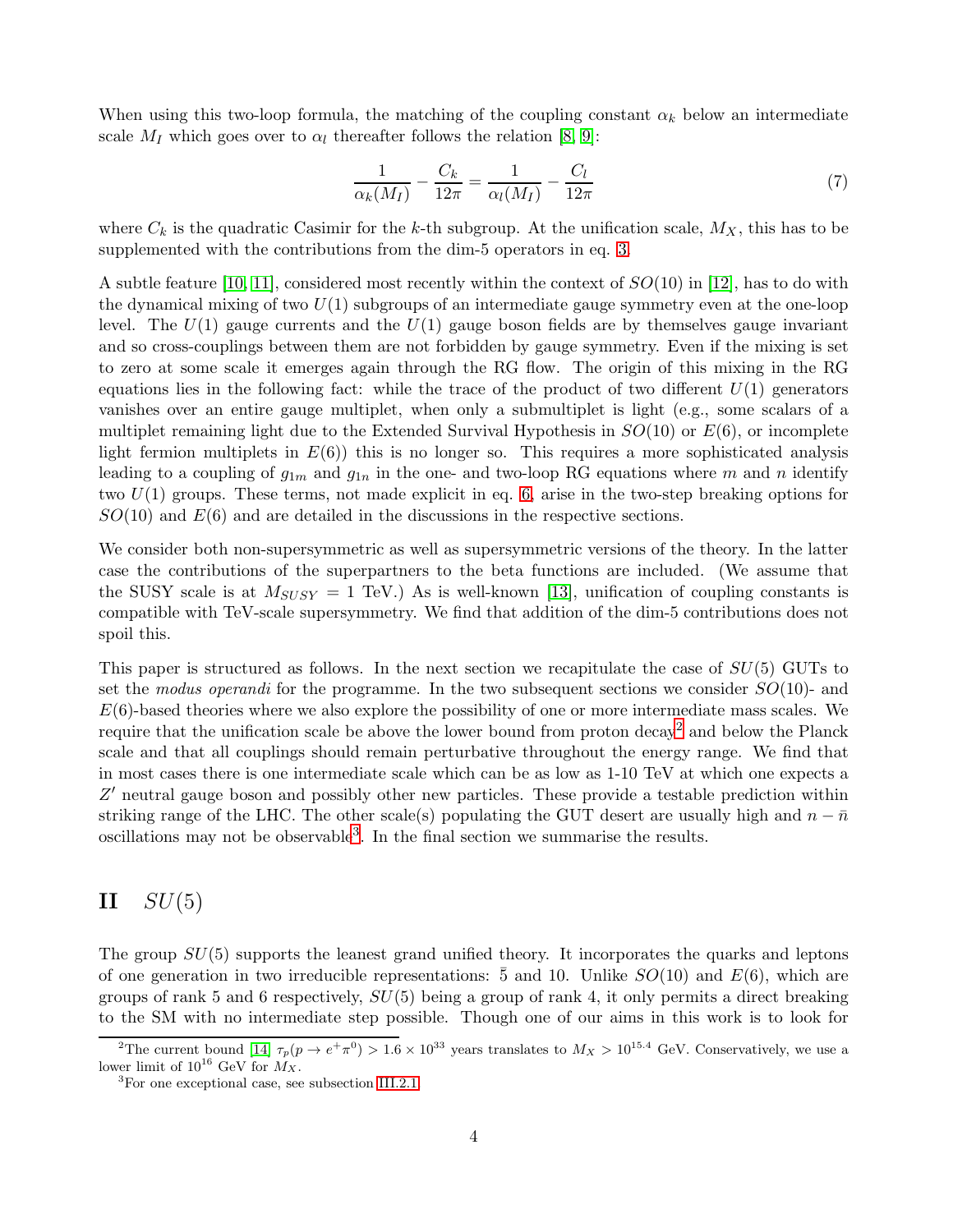| SU(5)           | Non-SUSY |                       | <b>SUSY</b> |                       |
|-----------------|----------|-----------------------|-------------|-----------------------|
| representations |          | $M_X$ (GeV)           |             | $M_X$ (GeV)           |
| 24              | 0.077    | $4.78 \times 10^{13}$ | $-0.009$    | $1.64\times10^{16}$   |
| 75              | $-0.039$ | $2.37 \times 10^{15}$ | 0.004       | $1.22 \times 10^{16}$ |
| 200             | $-1.27$  | $2.59 \times 10^{17}$ | 0.146       | $9.35 \times 10^{15}$ |

<span id="page-4-4"></span>Table 2:  $SU(5)$  dimension-5 interaction strength,  $\epsilon$ , and the gauge unification scale,  $M_X$ , for different  $\Phi_D$  representations using the two-loop RG equations.

intermediate scales in GUT symmetry breaking, for the sake of completeness we give a brief account of the results for  $SU(5)$  [\[2,](#page-21-0) [3\]](#page-21-1). The symmetry breaking is:

$$
SU(5) \stackrel{M_X}{\longrightarrow} SU(2)_L \otimes U(1)_Y \otimes SU(3)_c. \tag{8}
$$

The adjoint representation of  $SU(5)$  is 24-dimensional. Since  $(24 \otimes 24)_{sym} = 1 \oplus 24 \oplus 75 \oplus 200$ , non-trivial contributions in eq. [2](#page-1-0) can arise if  $\Phi_D$  transforms as the 24, 75, or 200 representation. The deviations from gauge unification due to these representations, parametrised by the  $\delta_i$  in eq. [3,](#page-1-2) are listed in Table [1.](#page-2-1) The evolution of the gauge couplings<sup>[4](#page-4-0)</sup> are governed by the one- and two-loop beta-function coefficients:

<span id="page-4-1"></span>
$$
b_1 = 4 + \frac{1}{10}n_H; \quad b_2 = -10/3 + \frac{1}{6}n_H; \quad b_3 = -7; \tag{9}
$$

and

<span id="page-4-2"></span>
$$
b_{ij} = \begin{pmatrix} 19/5 & 9/5 & 44/5 \\ 3/5 & 11/3 & 12 \\ 11/10 & 9/2 & -26 \end{pmatrix} + n_H \begin{pmatrix} 9/50 & 9/10 & 0 \\ 3/10 & 13/6 & 0 \\ 0 & 0 & 0 \end{pmatrix}.
$$
 (10)

 $n_H$  (=1 for the SM) being the number of Higgs doublets. These are for the non-supersymmetric case. For SUSY one must also include the contributions from the superpartners to the beta-function coefficients. With three generations and two Higgs doublets one has:

<span id="page-4-3"></span>
$$
b_1 = \frac{33}{5}; \ \ b_2 = 1; \ \ b_3 = -3; \ \ b_{ij} = \begin{pmatrix} 199/25 & 27/5 & 88/5 \\ 9/5 & 25 & 24 \\ 11/5 & 9 & 14 \end{pmatrix}.
$$
 (11)

Below  $M_{SUSY}$ , eqs. [9](#page-4-1) and [10](#page-4-2) are operative with  $n_H=2$  while beyond  $M_{SUSY}$  eq. [11](#page-4-3) is employed.

The results of a two-loop RG analysis are shown in Table [2.](#page-4-4) We find that for both the non-SUSY as well as the SUSY alternatives unification is possible in the  $SU(5)$  GUT when additional effective interactions of dimension-5 are in play.  $M_X$ , the unification scale, and  $\epsilon$ , the strength of the dim-5 interaction, are shown in Table [2](#page-4-4) for the different choices of  $\Phi_D$ . It is seen that for the non-SUSY case, unification, though achievable with the dim-5 interactions, is not satisfactory. For  $\Phi_{24}$  and  $\Phi_{75}$  the unification scale  $M_X$  is too low to be consistent with the current limits on the proton decay lifetime while for  $\Phi_{200}$   $\epsilon$  is larger than unity. The solutions for the SUSY case are satisfactory on every count.

<span id="page-4-0"></span> ${}^4g_{1,2,3}$  correspond to the  $U(1)_Y$ ,  $SU(2)_L$  and  $SU(3)_c$  subgroups, respectively.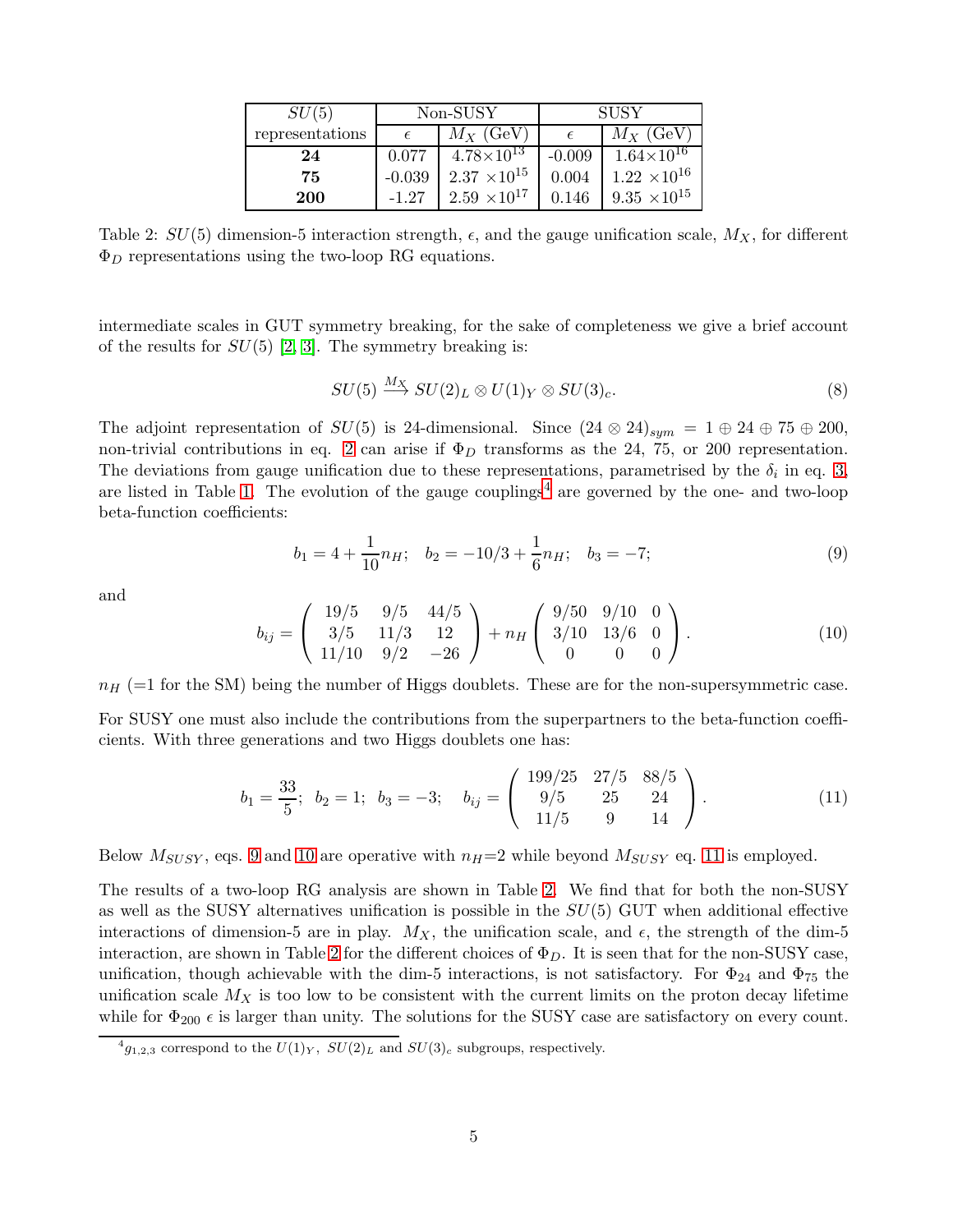| $SO(10)$ Representations | $\delta_{2I}$     | $\mathfrak{o}_{2R}$ |                |
|--------------------------|-------------------|---------------------|----------------|
| 54                       | $3/2\sqrt{15}$    | $3/2\sqrt{15}$      | $-1/\sqrt{15}$ |
| 210                      |                   | $-1/\sqrt{2}$       |                |
| 770                      | $/3\sqrt{5}$<br>5 | $5/3\sqrt{5}$       | $2/3\sqrt{5}$  |

<span id="page-5-0"></span>Table 3: Effective contributions  $(\delta_i)$  to gauge kinetic terms from different Higgs representations in eq. [2](#page-1-0) for  $SO(10)$  [\[3\]](#page-21-1). (see eq. [3.](#page-1-2))

# $III$   $SO(10)$

 $SO(10)$  [\[15\]](#page-21-13) is the smallest GUT which accommodates all the fermions of a generation in one irreducible multiplet, the spinorial 16. The group admits a left-right symmetric subgroup [\[16\]](#page-21-14) – the Pati-Salam  $SU(2)_L \otimes SU(2)_R \otimes SU(4)_c$  which we denote by  $\mathcal{G}_{224}$  – with interesting new phenomenology including quark-lepton unification within the  $SU(4)_c$ . The chain of symmetry breaking that we discuss here is

$$
SO(10) \stackrel{M_X}{\longrightarrow} SU(2)_L \otimes SU(2)_R \otimes SU(4)_c \stackrel{M_G}{\longrightarrow} SU(2)_L \otimes U(1)_R \otimes SU(3)_c \otimes U(1)_{(B-L)} \stackrel{M_R}{\longrightarrow} SM. \tag{12}
$$

Some subcases which we also look at are when (i)  $M_X = M_C = M_R$  which corresponds to a breaking of  $SO(10)$  to the SM with no intervening steps, and (ii)  $M_C = M_R$  which is a situation where  $SO(10)$ reduces to the SM through one intermediate step. We consider these cases one by one. All results presented below are based on two-loop RG analyses.

The adjoint representation of  $SO(10)$  is 45-dimensional. Since  $(45 \otimes 45)_{sym} = 1 \oplus 54 \oplus 210 \oplus 770$ ,  $\Phi_D$ in eq. [2](#page-1-0) transforms as the 54, 210, or 770 representation. The deviations from gauge unification due to these representations, parametrised by the  $\delta_i$  in eq. [3,](#page-1-2) are listed in Table [3.](#page-5-0)

### III.1 No-step breaking in  $SO(10)$

This is the most straight-forward symmetry breaking for  $SO(10)$  and is much like the  $SU(5)$  case discussed in section [II.](#page-3-2)

$$
SO(10) \stackrel{M_X}{\longrightarrow} SU(2)_L \otimes U(1)_Y \otimes SU(3)_c. \tag{13}
$$

When there are no intermediate scales the gauge coupling evolutions are governed by eqs. [9](#page-4-1) and [10](#page-4-2) for the non-supersymmetric case and eq. [11](#page-4-3) for the SUSY version.

| SO(10)          | Non-SUSY |                       | <b>SUSY</b> |                       |
|-----------------|----------|-----------------------|-------------|-----------------------|
| representations |          | $M_X$ (GeV)           |             | $M_X$ (GeV)           |
| 54              | 0.170    | $3.99\times10^{13}$   | $-0.013$    | $1.54\times10^{16}$   |
| 210             | 0.088    | $4.39 \times 10^{14}$ | $-0.008$    | $1.35 \times 10^{16}$ |
| 770             | 0.274    | $4.10 \times 10^{13}$ | $-0.018$    | $1.54 \times 10^{16}$ |

<span id="page-5-1"></span>Table 4: Dimension-5 interaction strength,  $\epsilon$ , and the gauge unification scale,  $M_X$ , for different  $\Phi_D$ representations using two-loop RG equations when  $SO(10)$  descends directly to the SM.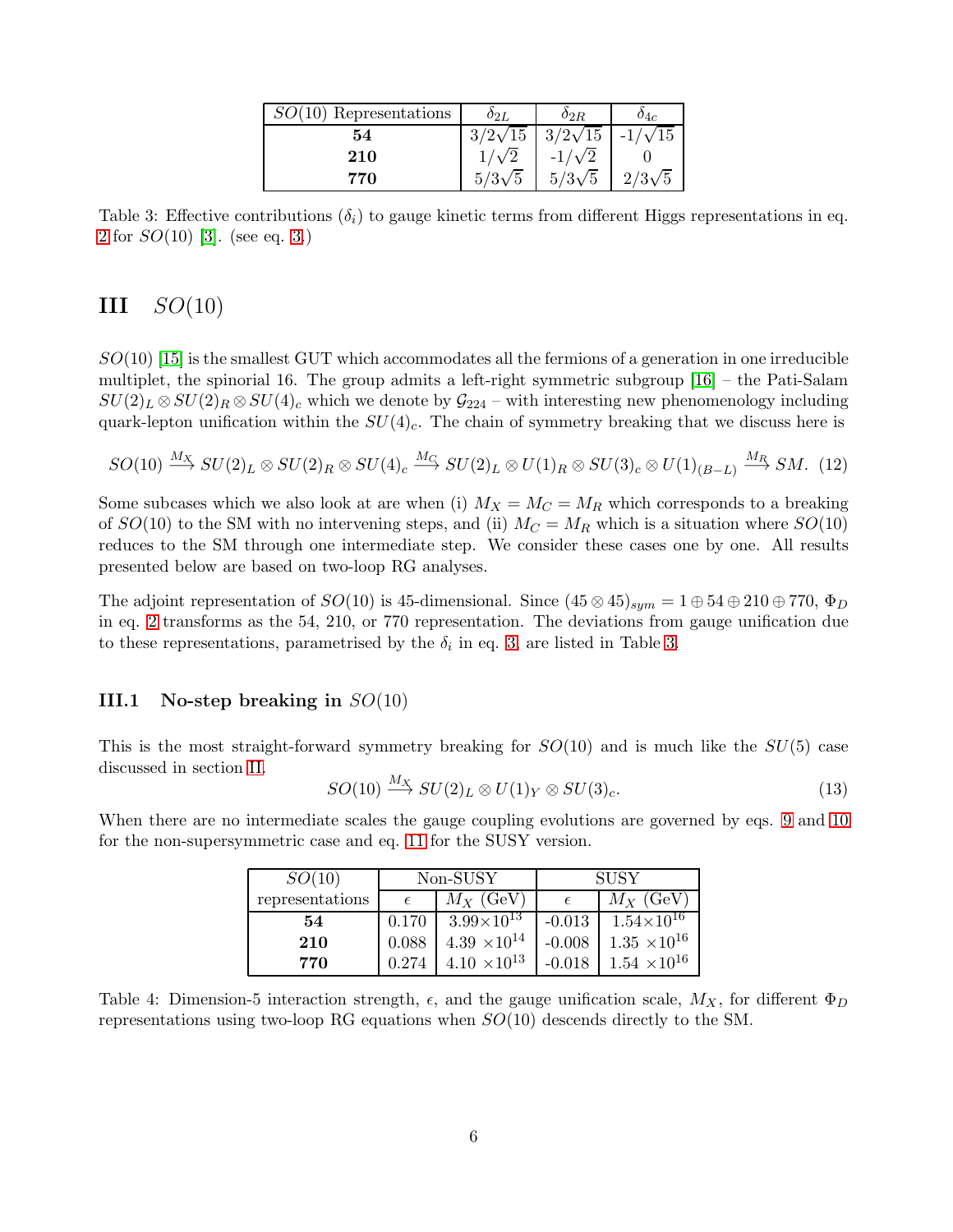The results are shown in Table [4.](#page-5-1) As for  $SU(5)$ , we find that the non-supersymmetric solutions are untenable. For all three choices of  $\Phi_D$  the unification scale is  $\mathcal{O}(10^{13} - 10^{14})$  GeV, which is excluded by the current observational bounds on the proton decay lifetime.

### III.2 One-step breaking in  $SO(10)$

Here we have to consider the following breaking chain of  $SO(10)$ 

$$
SO(10) \xrightarrow{M_X} SU(2)_L \otimes SU(2)_R \otimes SU(4)_c \xrightarrow{M_C} SM.
$$
 (14)

The  $\mathcal{G}_{224}$  intermediate group offers a new discrete symmetry – D-parity [\[17,](#page-21-15) [9\]](#page-21-7). This symmetry relates the gauged  $SU(2)_L$  and  $SU(2)_R$  subgroups of  $SO(10)$  much the same way that ordinary Parity relates the  $SU(2)_L$  and  $SU(2)_R$  subgroups of the Lorentz group  $SO(3,1)$ . Alternative routes of  $SO(10)$ symmetry breaking are admissible which either preserve or violate D-parity at the intermediate stages. We will consider both in the following. The first step of symmetry breaking from  $SO(10)$  to  $\mathcal{G}_{224}$  is accomplished by assigning an appropriate vev to a 54, 210, or 770-dimensional Higgs.  $\langle \Phi_{54} \rangle$  or  $\langle \Phi_{770} \rangle$ ensure that D-parity is conserved while  $\langle \Phi_{210} \rangle$  breaks D-parity. This is reflected in Table [3](#page-5-0) in that  $\delta_{2L} = -\delta_{2R}$  in this case whereas in the other cases they are equal.

The next step breaking of  $\mathcal{G}_{224}$  to the SM is achieved through the vev of a 126-dimensional Higgs. The submultiplet of  $126<sub>H</sub>$  that develops a vev for this purpose at the scale  $M<sub>C</sub>$  transforms as  $(1,3,10)$ under  $\mathcal{G}_{224}$ . According to the Extended Survival Hypothesis the entire submultiplet acquires a mass  $\mathcal{O}(M_C)$  while the other members of  $126_H$  are at  $M_X$ . This is true if D-parity is not conserved. When D-parity remains unbroken then it relates the  $(1,3,\overline{10})$  submultiplet to the  $(3,1,10) \subset 126_H$  and it too has a mass of  $\mathcal{O}(M_C)$ .

One must also consider the Higgs scalars  $\phi_{SM}$  responsible for the breaking of SM at  $\sim M_Z$ . They transform under  $\mathcal{G}_{SM}$ ,  $\mathcal{G}_{224}$ , and  $SO(10)$  as  $\{(2,1,1) + (2,-1,1)\}, (2,2,1)$  and 10, respectively. Notice that the Extended Survival Hypothesis mandates that the  $(1,1,6)$  under  $\mathcal{G}_{224}$  contained in the  $SO(10)$ 10-dimensional representation has a mass at  $M_X$  while the (2,2,1) is at  $M_Z$ .

The scalars contributing to the RG evolution in different stages are summarised in Table [5.](#page-6-0)

| SO(10)         | Symmetry                                         | Scalars contributing to RG |                                          |  |
|----------------|--------------------------------------------------|----------------------------|------------------------------------------|--|
| representation | breaking                                         | $M_Z \rightarrow M_C$      | $M_C \to M_X$                            |  |
|                |                                                  | Under $\mathcal{G}_{SM}$   | Under $\mathcal{G}_{224}$                |  |
| 10             | $\mathcal{G}_{SM} \to EM$                        | $(2,\pm 1,1)$              | (2,2,1)                                  |  |
| 126            | $\mathcal{G}_{224} \rightarrow \mathcal{G}_{SM}$ |                            | $(1,3,\overline{10})$<br>$\{(3,1,10)\}\$ |  |

<span id="page-6-0"></span>Table 5: Higgs scalars for the one-step symmetry breaking of  $SO(10)$  and the submultiplets contributing to RG evolution according to the ESH. The submultiplet in the braces also contributes if D-parity is conserved.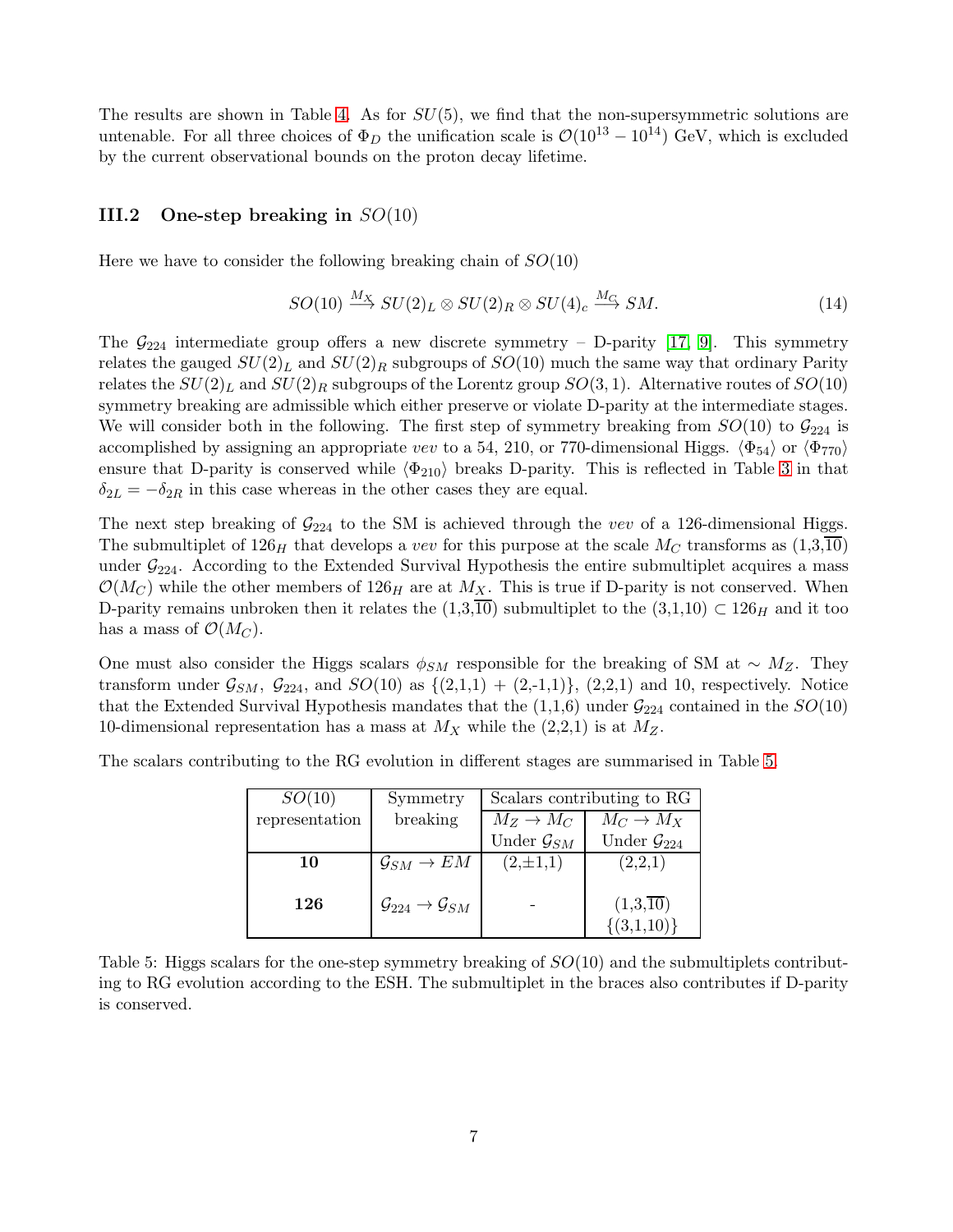When the couplings are evolved from their low energy inputs the key matching formula at  $M_C$  is<sup>[5](#page-7-1)</sup>:

<span id="page-7-2"></span>
$$
\frac{1}{\alpha_{1Y}(M_C)} = \frac{3}{5} \left[ \frac{1}{\alpha_{2R}(M_C)} - \frac{1}{6\pi} \right] + \frac{2}{5} \left[ \frac{1}{\alpha_{4c}(M_C)} - \frac{1}{3\pi} \right] . \tag{15}
$$

This is a consequence of the relation  $Y/2 = T_{3R} + (B-L)/2$ . On the r.h.s.  $T_3$  resides within the  $SU(2)_R$ while  $(B - L)$  is included in  $SU(4)_c$  and eq. [7](#page-3-3) has been used. Similarly,  $\alpha_{4c}(M_C) = \alpha_{3c}(M_C) + 1/12\pi$ and is fixed from the RG evolution of  $\alpha_{3c}$  from  $M_Z$ . The two cases that we discuss here are:

(a) If D-parity is not conserved then for every choice of  $M_C$ , eq. [15](#page-7-2) determines  $\alpha_{2R}(M_C)$ . The three couplings have to be further evolved to determine  $M_X$  and  $\epsilon$ .

(b) If D-parity is conserved at  $M_C$  then in eq. [15](#page-7-2) we must further impose  $\alpha_{2R}(M_C) = \alpha_{2L}(M_C)$ , with the latter fixed by the RG evolution of  $\alpha_{2L}$  from its low energy value. This identifies a unique  $M_C$ .  $M_X$  can then be determined in terms of  $\epsilon$ .

We discuss these options in detail below.

From  $M_Z$  to  $M_C$ : For the RG running of the coupling constants in this range eqs. [9,](#page-4-1) [10,](#page-4-2) and [11](#page-4-3) are applicable irrespective of whether D-parity is conserved or not.

#### <span id="page-7-0"></span>III.2.1 D-parity not conserved

This is the case when  $\Phi_{210}$  is responsible for the  $SO(10)$  GUT symmetry breaking.

#### From  $M_C$  to  $M_X$ :

The beta-function coefficients receive contributions from  $(1,3,\overline{10}) \subset 126_H$  along with the  $(2,2,1) \subset 10_H$ scalars and the three generations of fermions:  $(2, 1, 4) + (1, 2, 4) = 16<sub>F</sub>$ . These are:

NON-SUSY: 
$$
b_{2L} = -3
$$
;  $b_{2R} = 11/3$ ;  $b_{4c} = -23/3$ ;  $b_{ij} = \begin{pmatrix} 8 & 3 & 45/2 \\ 3 & 584/3 & 765/2 \\ 9/2 & 153/2 & 643/6 \end{pmatrix}$ . (16)

SUSY: 
$$
b_{2L} = 1
$$
;  $b_{2R} = 21$ ;  $b_{4c} = 3$ ;  $b_{ij} = \begin{pmatrix} 25 & 3 & 45 \ 3 & 265 & 405 \ 9 & 81 & 231 \end{pmatrix}$ . (17)

The one- and two-loop beta-function coefficients we have calculated are in agreement<sup>[6](#page-7-3)</sup> with those obtained in [\[9,](#page-21-7) [18\]](#page-21-16). Both papers deal only with the non-SUSY case.

**Results:** For this chain, the low energy measured gauge couplings allow a range of values for  $M_C$ . The results for this case are shown in the left (non-SUSY) and middle (SUSY) panels of Fig. [1.](#page-8-0) As shown, for every allowed  $M_C$  one can determine  $M_X$  (red dark solid curve) and  $\epsilon$  (green pale broken curve) from the unification of coupling constants satisfying eq. [3.](#page-1-2) As a general observation, lower values of  $M_C$  correspond to increased  $M_X$  and larger  $\epsilon$ . Notice that in the non-SUSY case,  $M_C$  can be as low as  $10^3$  GeV and therefore within the range of detectability for the Large Hadron Collider.

 ${}^5\alpha_{1Y}$  is the GUT-normalised  $U(1)_Y$  coupling.

<span id="page-7-3"></span><span id="page-7-1"></span><sup>&</sup>lt;sup>6</sup>There are minor differences in  $b_{2L2R}$  and  $b_{2L4c}$  between our results and that in [\[9\]](#page-21-7).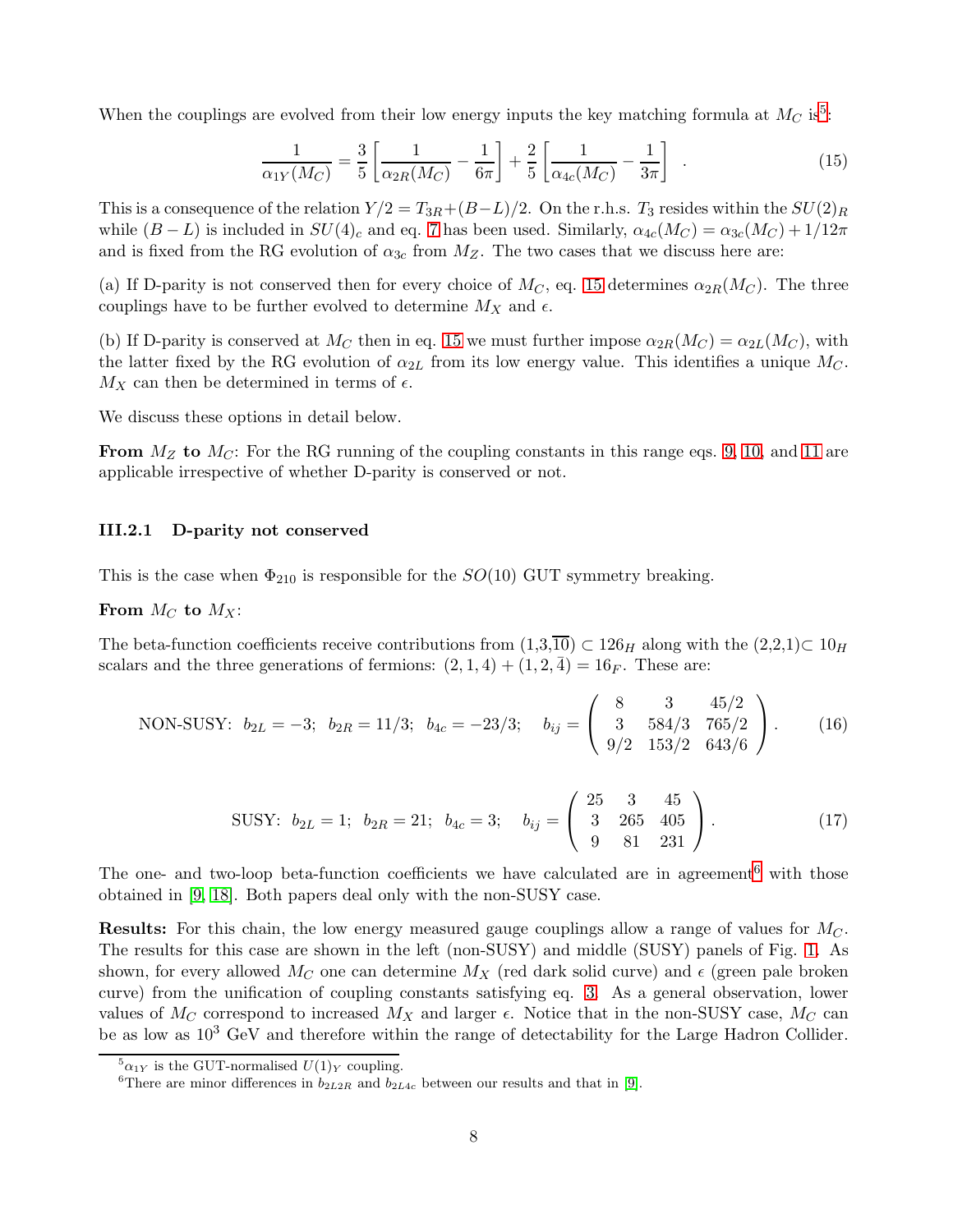Further, the (1,3, $\overline{10}$ ) scalars which have mass ~  $M_C$  can mediate  $n - \overline{n}$  oscillations<sup>[7](#page-8-1)</sup> and it is known that current experimental limits place a lower bound on  $M_C$  around 10 TeV depending on hadronic factors not precisely known [\[19\]](#page-21-17). The mass of the  $\nu_R$  is also  $\mathcal{O}(M_C)$ . While a low  $M_C$  is desirable for detectability of  $n - \bar{n}$  oscillations it is not the preferred choice for a see-saw mechanism for generating light neutrino masses. In the SUSY case  $M_X$  and  $M_C$  are restricted to a very limited range, a reflection of the large beta functions beyond M<sub>C</sub>. Here  $M_C$  (10<sup>14</sup> – 10<sup>16</sup> GeV) is too high for observable  $n - \bar{n}$ oscillations but quite appropriate for light neutrino see-saw masses.



<span id="page-8-0"></span>Figure 1:  $SO(10)$  one-step breaking results: The unification scale,  $M_X$ , (red dark solid lines) and the strength of the dim-5 interaction,  $\epsilon$ , (green pale broken lines) as a function of  $M_C$  for the D-parity nonconserving ( $\Phi_{210}$ ) case for (left) non-SUSY and (centre) SUSY.  $M_X$  vs.  $\epsilon$  for the D-parity conserving case (right). Thick (thin) lines correspond to non-SUSY (SUSY). The results for both  $\Phi_{54}$  (red dark solid) and  $\Phi_{770}$  (green pale broken) are shown.

#### III.2.2 D-parity conserved

This is the situation which arises when either  $\Phi_{54}$  or  $\Phi_{770}$  is responsible for the  $SO(10)$  breaking.

#### From  $M_C$  to  $M_X$ :

According to the Extended Survival Hypothesis the only change from the previous subsection is that one must include contributions from both  $(1,3,\overline{10})$  and  $(3,1,10)$  within the  $126<sub>H</sub>$ . This gives:

NON-SUSY: 
$$
b_{2L} = b_{2R} = 11/3
$$
;  $b_{4c} = -14/3$ ;  $b_{ij} = \begin{pmatrix} 584/3 & 3 & 765/2 \\ 3 & 584/3 & 765/2 \\ 153/2 & 153/2 & 1759/6 \end{pmatrix}$ . (18)

SUSY: 
$$
b_{2L} = b_{2R} = 21
$$
;  $b_{4c} = 12$ ;  $b_{ij} = \begin{pmatrix} 265 & 3 & 405 \ 3 & 265 & 405 \ 81 & 81 & 465 \end{pmatrix}$ . (19)

The beta-function coefficients for the non-SUSY case agree with those in [\[18\]](#page-21-16).

**Results:** In this case, the relationship between the  $SU(2)_L$  and  $SU(2)_R$  couplings uniquely fix the intermediate scale  $M_C$ . We find that for the non-SUSY case  $M_C = 5.37 \times 10^{13}$  GeV while in the

<span id="page-8-1"></span><sup>&</sup>lt;sup>7</sup>The oscillation period  $\tau_{n-\bar{n}} \sim (M_{(1,3,\overline{10})})^5$ .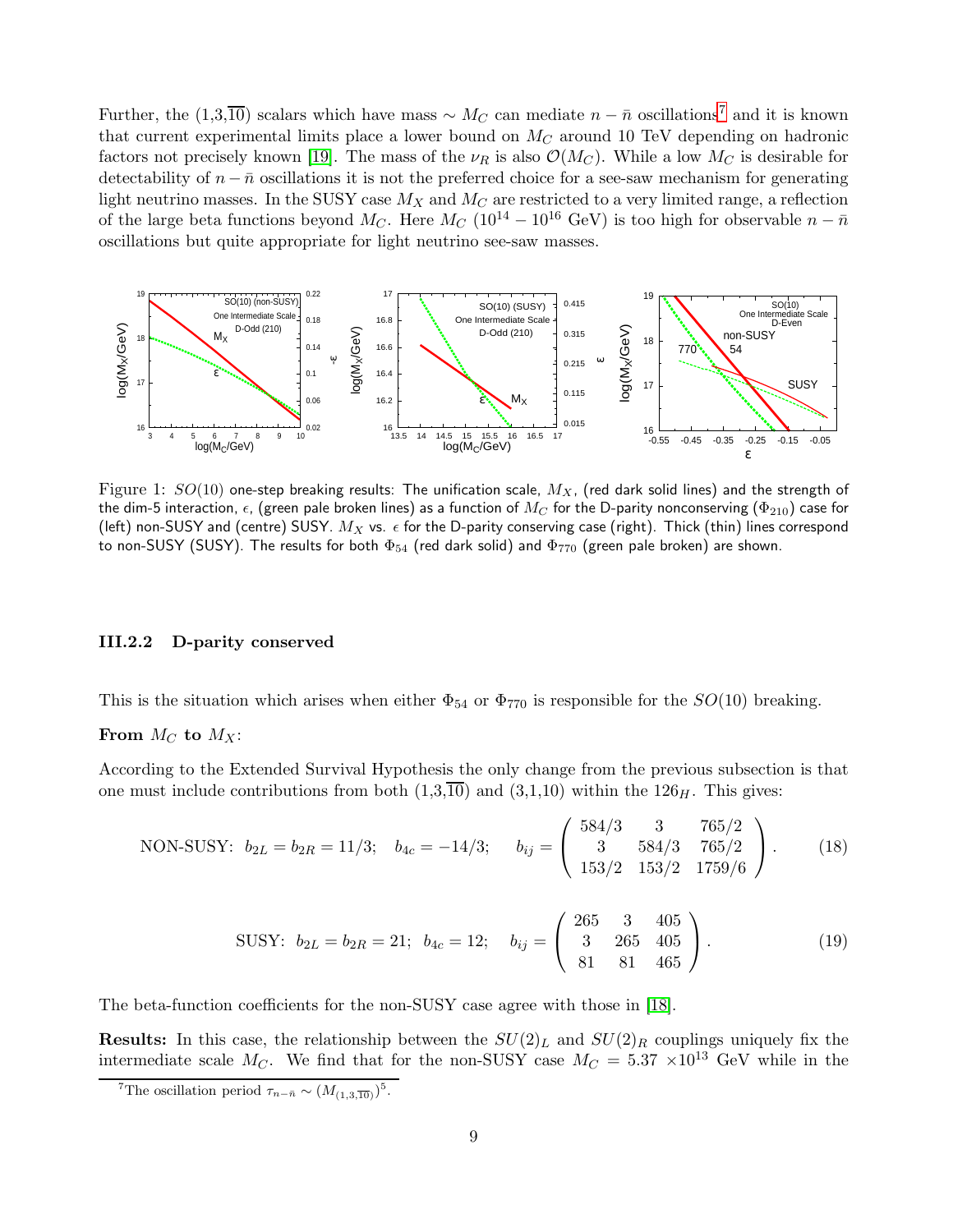SUSY case it is higher and is around  $1.9 \times 10^{16}$  GeV. This fixed intermediate scale,  $M_C$ , is the same for  $\Phi_{54}$  and  $\Phi_{770}$ . The (1,3, $\overline{10}$ ) and (3,1,10) scalars at ~  $M_C$  are thus too heavy for observable  $n - \bar{n}$ oscillations. Depending on whether the non-SUSY or the SUSY theory is under consideration, a range of allowed  $M_X$  can be obtained as a function of  $\epsilon$  for either choice of  $\Phi_D$ . The results for the non-SUSY (thick lines) and SUSY (thin lines) cases are shown in the right panel of Fig. [1.](#page-8-0) The dark solid (red) lines correspond to  $\Phi_{54}$  while the pale broken (green) lines are for  $\Phi_{770}$ .

### III.3 Two-step breaking in  $SO(10)$

Here we consider the breaking of  $SO(10)$  to SM *via* two intermediate steps:

<span id="page-9-1"></span>
$$
SO(10) \xrightarrow{M_X} SU(2)_L \otimes SU(2)_R \otimes SU(4)_c \xrightarrow{M_C} SU(2)_L \otimes U(1)_R \otimes SU(3)_c \otimes U(1)_{(B-L)} \xrightarrow{M_R} SM. \tag{20}
$$

The symmetry breaking at different stages is arranged as follows. The breaking of the Pati-Salam  $\mathcal{G}_{224}$ to  $\mathcal{G}_{2131}$  is through the vev of a (1,3,15) component of  $210<sub>H</sub>$ . The subsequent descent to the SM is through the vev to a  $(1,3,1,-2) \subset (1,3,\overline{10}) \subset 126_H$ . The Higgs scalars responsible for the SM symmetry breaking,  $\phi_{SM}$ , transform as  $(2,\pm 1,1)$  under the SM group and as  $(2,\pm \frac{1}{2})$  $(\frac{1}{2}, 1, 0) \subset (2, 2, 1) \subset 10$  under  $\mathcal{G}_{2131}, \mathcal{G}_{224}$ , and  $SO(10)$ , respectively. The contributing scalars at different stages of RG evolution, as determined by the ESH, are summarised in Table [6.](#page-9-0)

| SO(10)         | Symmetry                                           |                          | Scalars contributing to RG |                                          |
|----------------|----------------------------------------------------|--------------------------|----------------------------|------------------------------------------|
| representation | breaking                                           | $M_Z \rightarrow M_R$    | $M_R \rightarrow M_C$      | $M_C \to M_X$                            |
|                |                                                    | Under $\mathcal{G}_{SM}$ | Under $\mathcal{G}_{2131}$ | Under $\mathcal{G}_{224}$                |
| 10             | $\mathcal{G}_{SM} \to EM$                          | $(2,\pm 1,1)$            | $(2,\pm\frac{1}{2},1,0)$   | (2,2,1)                                  |
| 126            | $\mathcal{G}_{2131} \rightarrow \mathcal{G}_{SM}$  |                          | $(1,3,1,-2)$               | $(1,3,\overline{10})$<br>$\{(3,1,10)\}\$ |
| 210            | $\mathcal{G}_{224} \rightarrow \mathcal{G}_{2131}$ |                          |                            | (1,3,15)<br>$\{(3,1,15)\}\$              |

<span id="page-9-0"></span>Table 6: Higgs scalars for the two-step symmetry breaking of  $SO(10)$  and the submultiplets contributing to RG evolution according to the ESH. The submultiplets in the braces also contribute if D-parity is conserved.

If D-parity is conserved, and it can be conserved only till  $M_C$  in this chain, then one must include the contribution from a  $(3,1,10)$  and a  $(3,1,15)$  in the final stage of evolution (see Table [6\)](#page-9-0).

A point worth noting in Table [6](#page-9-0) is that in the range  $M_C$  to  $M_X$  there are contributions from  $(1,3,15)$ (and possibly (3,1,15)) scalar fields over and above those in the one-step breaking case (see Table [5\)](#page-6-0). Because of these large-dimensional multiplets the RG evolutions are quite different and the naïve expectation of the two-step results going over to the one-step one in the limit  $M_R = M_C$  is invalid.

In the energy range  $M_R$  to  $M_C$  there are two  $U(1)$  gauge groups. As observed in [\[10,](#page-21-8) [11\]](#page-21-9) and stressed most recently in [\[12\]](#page-21-10), due to incomplete scalar multiplets remaining light according to the Extended Survival Hypothesis there is a dynamical mixing between these two  $U(1)$  subgroups which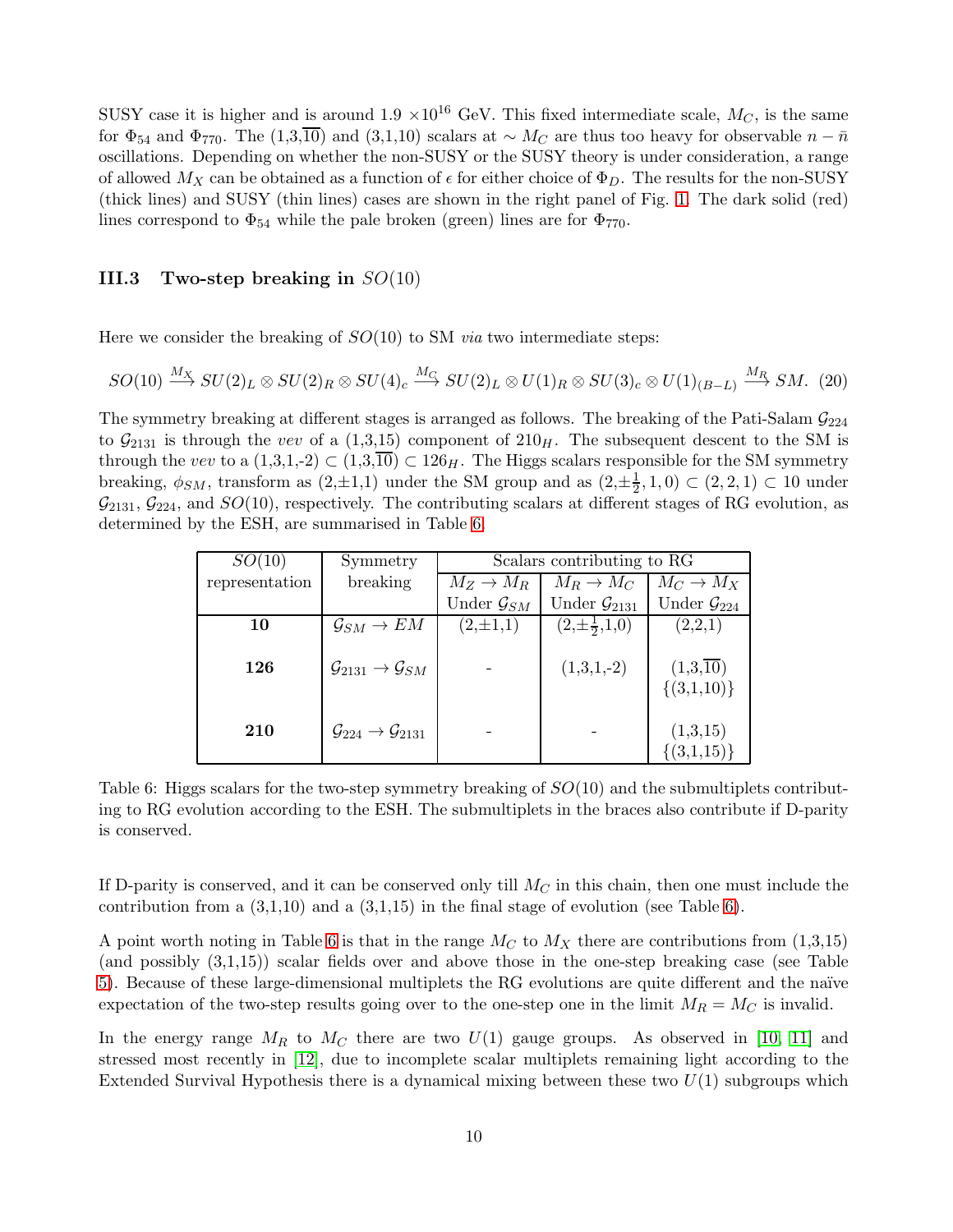is manifested in the RG evolution equations. In particular, below the  $M_R$  threshold there is one  $U(1)$ coupling corresponding to hypercharge, Y, while above one must consider the possibility of a  $2 \times 2$ matrix of  $U(1)$  couplings,  $G$ :

$$
G = \left(\begin{array}{cc} g_{RR} & g_{RX} \\ g_{XR} & g_{XX} \end{array}\right),\tag{21}
$$

where  $X \equiv (B - L)$ . This is the most general form permitted for the coupling of the gauge currents to gauge bosons which for the  $U(1)$  groups are both by themselves gauge invariant. Here,  $g_{ij}$  is the strength of the coupling of the *i*th current to the *j*th gauge boson. In the range  $M_R$  to  $M_C$  the evolution of all elements of G will occur<sup>[8](#page-10-0)</sup>. The RG equations for  $g_{RX}$  and  $g_{XR}$  at the one-loop level involve one additional beta-function coefficient,  $\tilde{b}_{XR} = \tilde{b}_{RX} \propto \sum_i Q_R^i Q_X^i$ . At the two-loop level, besides the usual ones, one requires the following independent coefficients:

1.  $\tilde{b}_{RX,RR}, \ \tilde{b}_{XR,XX}$ 2.  $\tilde{b}_{RX,p}$  ,  $\tilde{b}_{XR,p}$ 3.  $\tilde{b}_{nBX}$ .

The first beta-coefficient in 1 appears in, among others, the evolution equation of  $g_{RX}$  as the coefficient of  $g_{RR}^4g_{XX}$  while the second is readily obtainable from the above through  $R \leftrightarrow X$ . For 2 and 3 above, p represents a non-abelian subgroup of the gauge symmetry. The coefficient of  $g_{RX}^3 g_p^2$   $(g_{XR}^3 g_p^2)$  in the RG equation of  $g_{RX}$   $(g_{XR})$  is listed under 2 above. Similarly, in 3,  $b_{p,RX}$  is the coefficient of  $g_p^3(g_{RR}g_{XR} + g_{XX}g_{RX})$ . For the  $SO(10)$  model we are considering, the entries in 2 and 3 turn out to be zero.

At the boundary  $M_R$  there is freedom to choose G to be upper triangular. On RG evolution all elements will, however, become non-zero. The matching of the elements of  $G$  with the coupling below  $M_R$  and those above  $M_C$  is made through projection operators which relate the basis of evolution with the  $U(1)$  gauge basis defining the groups at the boundary.

Taking all this into account, the gauge couplings evolve as follows:

#### i-a) From  $M_C$  to  $M_X$  (D-parity not conserved):

NON-SUSY: 
$$
b_{2L} = -3
$$
;  $b_{2R} = 41/3$ ;  $b_{4c} = -11/3$ ;  $b_{ij} = \begin{pmatrix} 8 & 3 & 45/2 \\ 3 & 1424/3 & 1725/2 \\ 9/2 & 345/2 & 1987/6 \end{pmatrix}$ . (22)

SUSY: 
$$
b_{2L} = 1
$$
;  $b_{2R} = 51$ ;  $b_{4c} = 15$ ;  $b_{ij} = \begin{pmatrix} 25 & 3 & 45 \ 3 & 625 & 885 \ 9 & 177 & 519 \end{pmatrix}$ . (23)

i-b) From  $M_C$  to  $M_X$  (D-parity conserved):

NON-SUSY: 
$$
b_{2L} = b_{2R} = 41/3
$$
;  $b_{4c} = 10/3$ ;  $b_{ij} = \begin{pmatrix} 1424/3 & 3 & 1725/2 \\ 3 & 1424/3 & 1725/2 \\ 345/2 & 345/2 & 4447/6 \end{pmatrix}$ . (24)

<span id="page-10-0"></span><sup>&</sup>lt;sup>8</sup>Due of the mixing of the two  $U(1)$  groups, the RG equations will be somewhat more involved and are not presented. They can be found in [\[11,](#page-21-9) [12\]](#page-21-10).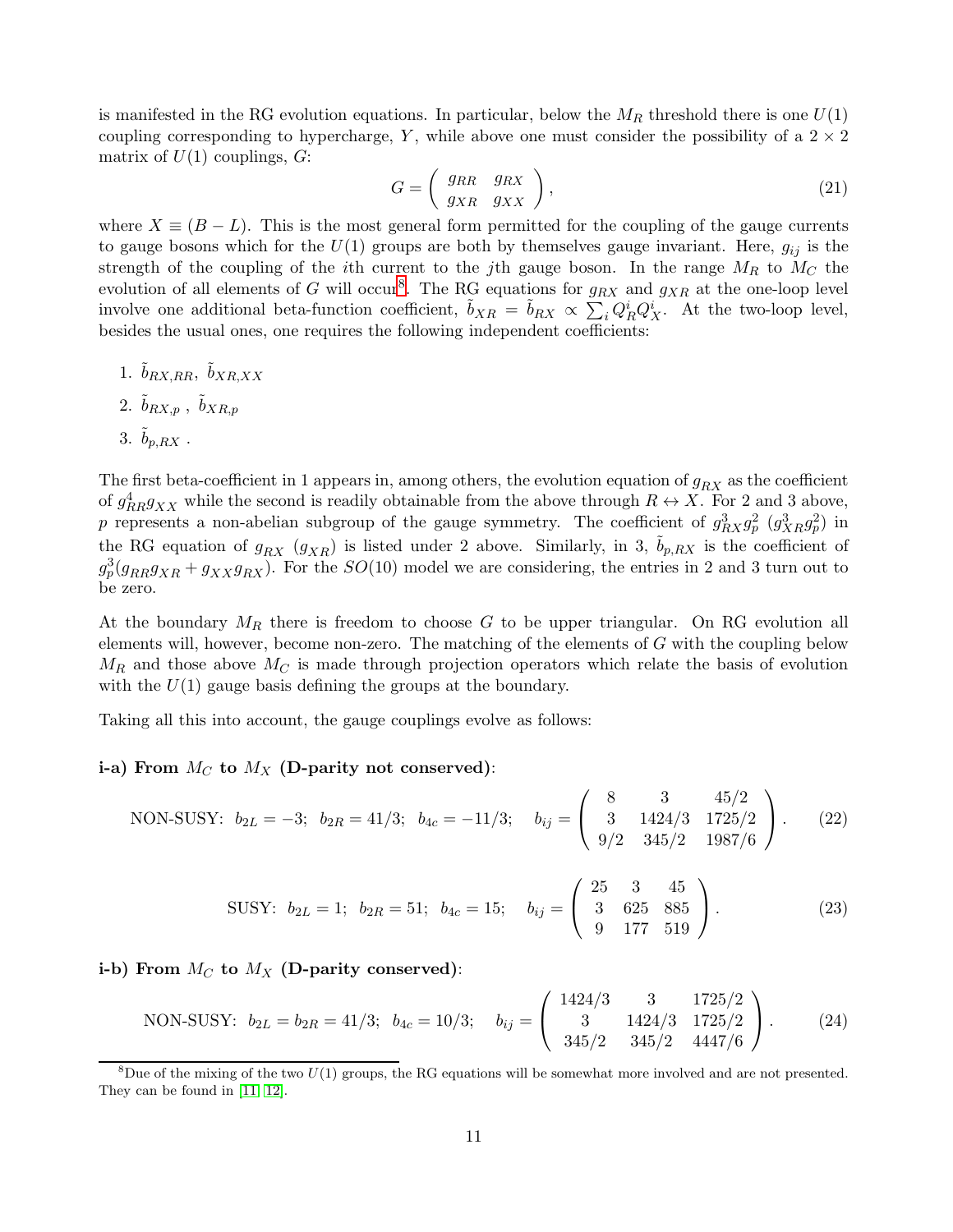SUSY: 
$$
b_{2L} = b_{2R} = 51
$$
;  $b_{4c} = 36$ ;  $b_{ij} = \begin{pmatrix} 625 & 3 & 885 \ 3 & 625 & 885 \ 177 & 177 & 1041 \end{pmatrix}$ . (25)

ii) From  $M_R$  to  $M_C$ :

Below  $M_C$ , where the gauge group is  $SU(2)_L \otimes U(1)_R \otimes SU(3)_c \otimes U(1)_{(B-L)}$ , there is no  $L \leftrightarrow R$ symmetry and hence there can be no D-parity. Thus for the two cases just discussed the evolution will be identical. Here we are giving the decompositions of the contributing fields under the gauge symmetry at this level:

$$
16_F = [2, 0, 3, -1/3] + [2, 0, 1, 1] + [1, 1/2, \overline{3}, 1/3] ++ [1, 1/2, 1, -1] + [1, -1/2, \overline{3}, 1/3] + [1, -1/2, 1, -1],10_H \supset [2, 1/2, 1, 0] + [2, -1/2, 1, 0], 126_H \supset [1, -1, 1, 2].
$$
\n(26)

whence<sup>[9](#page-11-0)</sup>  $(X \equiv (B - L))$ 

NON-SUSY: 
$$
b_{2L} = -3
$$
;  $b_{RR} = 14/3$ ;  $b_{3c} = -7$ ;  $b_{XX} = 9/2$ ;  $\tilde{b}_{RX} = \tilde{b}_{XR} = -1/\sqrt{6}$ , (27)

$$
b_{ij} = \begin{pmatrix} 8 & 1 & 12 & 3/2 \\ 3 & 8 & 12 & 15/2 \\ 9/2 & 3/2 & -26 & 1/2 \\ 9/2 & 15/2 & 4 & 25/2 \end{pmatrix};
$$
  

$$
\tilde{b}_{XR,RR} = -2\sqrt{6}; \tilde{b}_{RX,XX} = -3\sqrt{6}, \tilde{b}_{RX,p} = \tilde{b}_{XR,p} = \tilde{b}_{p,RX} = 0.
$$
 (28)

SUSY: 
$$
b_{2L} = 1
$$
;  $b_{RR} = 8$ ;  $b_{3c} = -3$ ;  $b_{XX} = 15/2$ ;  $\tilde{b}_{RX} = \tilde{b}_{XR} = -\sqrt{6}/2$ , (29)

$$
b_{ij} = \begin{pmatrix} 25 & 1 & 24 & 3 \\ 3 & 11 & 24 & 9 \\ 9 & 3 & 14 & 1 \\ 9 & 9 & 8 & 16 \end{pmatrix};
$$
  
\n
$$
\tilde{b}_{XR,RR} = -2\sqrt{6}; \quad \tilde{b}_{RX,XX} = -3\sqrt{6}, \quad \tilde{b}_{RX,p} = \tilde{b}_{XR,p} = \tilde{b}_{p,RX} = 0.
$$
\n(30)

### iii) From  $M_Z$  to  $M_R$ :

In this range eqs. [9,](#page-4-1) [10,](#page-4-2) and [11](#page-4-3) are applicable.

The one- and two-loop beta-function coefficients in the D-parity conserving case agree with those obtained in [\[18\]](#page-21-16) and [\[12\]](#page-21-10) with the proviso that in [\[18\]](#page-21-16) only one Higgs doublet is assumed to contribute in the range  $M_Z$  to  $M_R$ . In addition, the  $U(1)$  mixing contribution at the one-loop level has been included only in [\[12\]](#page-21-10).

<span id="page-11-0"></span><sup>&</sup>lt;sup>9</sup>The coefficients superscribed with a *tilde* arise due to  $U(1)$  mixing.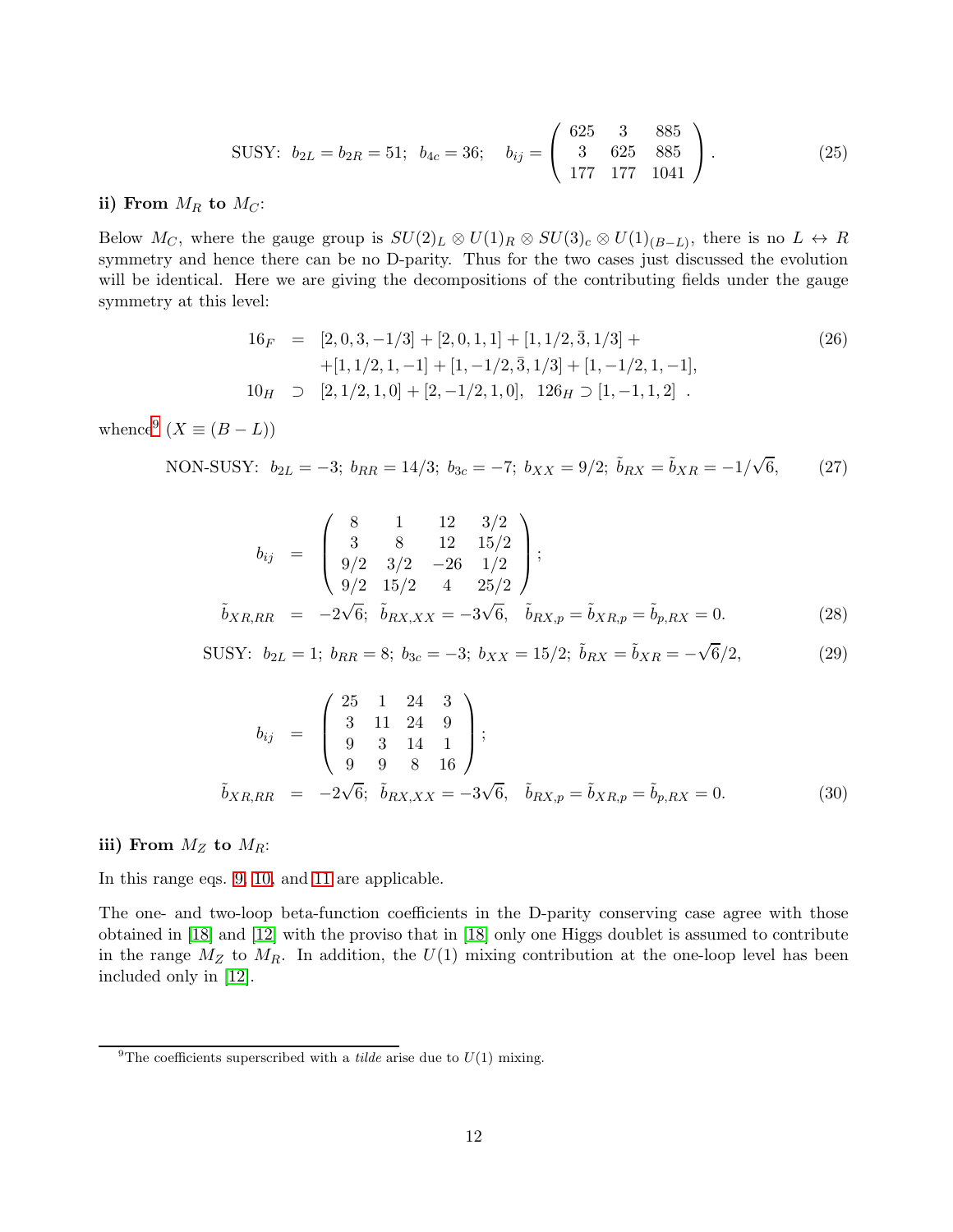

<span id="page-12-1"></span>Figure 2: The allowed ranges of  $M_X$  (red dark solid) and  $M_C$  (green pale broken) vs.  $M_R$  for the non-SUSY (left) and SUSY (right) cases for  $SO(10)$  breaking through two intermediate steps when D-parity is not conserved. Note that the upper limits for  $M_X$  and  $M_C$  are almost identical for SUSY.

#### Results:

At  $M_R$  one must now use the matching relation:

<span id="page-12-0"></span>
$$
\frac{1}{\alpha_{1Y}(M_R)} = 4\pi \ P \ (G \ G^T)^{-1} P^T \ . \tag{31}
$$

where  $P = (\sqrt{\frac{3}{5}})$  $\frac{3}{5}$   $\sqrt{\frac{2}{5}}$  $\frac{2}{5}$ ). At the  $M_C$  boundary, the  $U(1)_R$  and  $U(1)_{(B-L)}$  couplings are obtained from the RG evolved G using a similar formula while choosing  $P = (1 \ 0)$  and  $(0 \ 1)$ , respectively.

When D-parity is not conserved, i.e., the first stage of symmetry breaking is due to  $\Phi_{210}$ , eq. [31](#page-12-0) fixes the couplings at M<sub>R</sub>. The meeting of the  $U(1)_{(B-L)}$  and  $SU(3)_c$  couplings determines M<sub>C</sub> and at that scale  $\alpha_{1R}$  goes over to  $\alpha_{2R}$ . At  $M_R$ , the ratios  $g_{RR}/g_{(B-L)(B-L)}$  and  $g_{R(B-L)}/g_{(B-L)(B-L)}$  can be varied to first determine  $M_C$  via eq. [31](#page-12-0) and subsequently  $M_X$ . In Fig. [2](#page-12-1) are shown the ranges of  $M_C$  and  $M_X$ , consistent with all constraints, as a function of  $M_R$  for the non-SUSY (left) and SUSY (right) cases. Notice that in both cases  $M_R$  can be as low as 10 TeV. This is the scale for a new neutral Z' boson which could be seen at the LHC. On the other hand, in both cases,  $M_R$ , which is also the  $(B - L)$ -violating scale relevant for see-saw neutrino masses, can be  $10^{14-16}$  GeV, which is of the desirable size for  $\mathcal{O}(1)$  Yukawa couplings. For the non-SUSY case,  $M_C$  is around  $10^{11.5}$  GeV or above which is too high for the detectability of  $n - \bar{n}$  oscillations. For SUSY  $M_C$  is even higher,  $\sim 10^{15}$  GeV or more. This is also the mass scale for the right-handed charged gauge bosons. For the solutions discussed above the parameter  $|\epsilon|$  lies in the range (0.004-0.160) for non-SUSY and (0.04 -1.0) for SUSY.

When D-parity is conserved, i.e., the GUT symmetry breaking is due to  $\Phi_{54}$  or  $\Phi_{770}$ ,  $M_R$  must be such that the  $\alpha_{1R}$  and  $\alpha_{1(B-L)}$  matches with  $\alpha_{2L}$  and  $\alpha_{3c}$ , respectively (as per eq. [7\)](#page-3-3) at precisely the same energy scale  $M_C$ . This is quite constraining. Though for both non-SUSY and SUSY  $M_R$  can range from  $10^4$  $10^4$  -  $10^{16}$  GeV,  $M_C$  and  $M_X$  are very close to each other<sup>10</sup> and around  $10^{16}$  GeV always. Thus, barring the Z' neutral gauge boson there will be no other observable signatures in this scenario. The high values of  $M_C$  preclude the possibility of detectable  $n - \bar{n}$  oscillations. On the other hand, such a high  $M_{\nu_R}$  will be able to accommodate the light neutrino masses through a Type I see-saw. For the strength of the dim-5 interaction,  $\epsilon$ , it is found  $0 \leq |\epsilon| \leq 0.18$  for non-SUSY and  $0 \leq |\epsilon| \leq 0.25$ 

<span id="page-12-2"></span> $10$ This is a consequence of the large beta-functions due to the contributions from big submultiplets introduced to maintain D-parity symmetry (see Table [6\)](#page-9-0).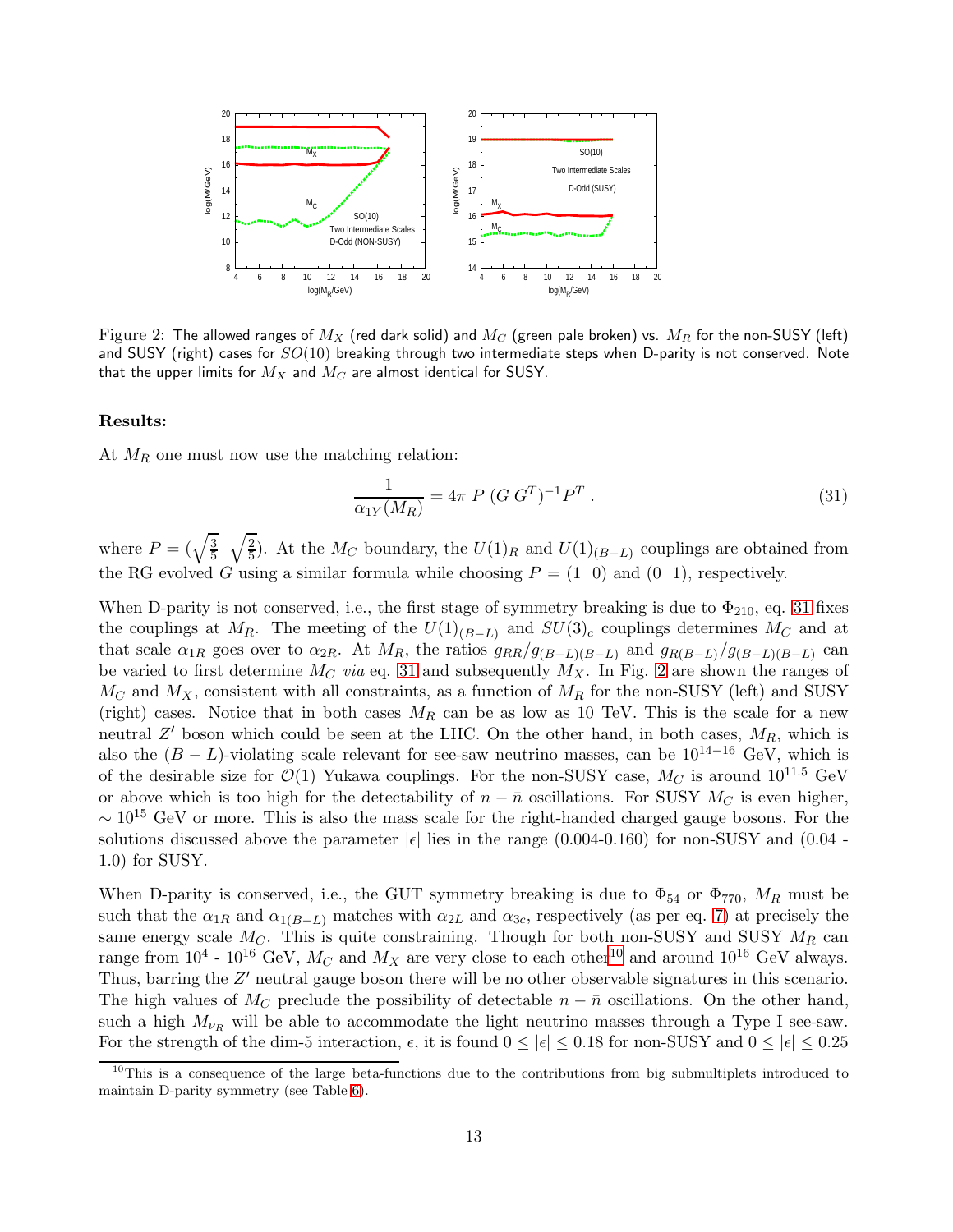| $E(6)$ Representations | $0_{3L}$      | $0_{3R}$       | $\sigma_{3c}$ |
|------------------------|---------------|----------------|---------------|
| 650                    | $1/2\sqrt{2}$ | $1/2\sqrt{2}$  | $-1/$         |
| 650'                   | $3/2\sqrt{6}$ | $-3/2\sqrt{6}$ |               |
| 2430                   | $\sqrt{26}$   | $-3/\sqrt{26}$ | /26<br>$-3/$  |

<span id="page-13-0"></span>Table 7: Effective contributions  $(\delta_i)$  to gauge kinetic terms from different Higgs representations in eq. [2](#page-1-0) for  $E(6)$  [\[3\]](#page-21-1). (see eq. [3.](#page-1-2)) Note that there are two  $SU(3)_L \otimes SU(3)_R \otimes SU(3)_c$  singlet directions in 650 of which the first conserves D-parity while the second does not.

for SUSY. For both non-SUSY as well as SUSY, the results for  $\Phi_{54}$  and  $\Phi_{770}$  are practically identical excepting for small differences in the values of  $\epsilon$ .

# $IV$   $E(6)$

The exceptional group  $E(6)$  has also been discussed in the literature as a possible GUT symmetry [\[20\]](#page-21-18). The breaking scheme of  $E(6)$  that we consider here is

<span id="page-13-1"></span>
$$
E(6) \xrightarrow{M_X} SU(3)_L \otimes SU(3)_R \otimes SU(3)_c \xrightarrow{M_I} SU(2)_L \otimes U(1)_{Y'_L} \otimes SU(2)_R \otimes U(1)_{Y'_R} \otimes SU(3)_c \xrightarrow{M_R} SM. \tag{32}
$$

In  $E(6)$  the fermions of one generation are accommodated in the 27-dimensional fundamental representation which under  $\mathcal{G}_{333}$  consists of  $(3,3,1) + (1,3,3) + (3,1,3)$ . At the stage where the  $\mathcal{G}_{333}$ symmetry is broken, all fermions other than those in the SM become massive.

In contrast to the  $SO(10)$  cases discussed in the previous section, here the quark-lepton symmetry is lost at  $M_X$  and  $n - \bar{n}$  oscillations will be highly suppressed in this class of  $E(6)$  models.

The adjoint representation of  $E(6)$  is 78-dimensional. Since  $(78 \otimes 78)_{sum} = 1 \oplus 650 \oplus 2430$ , non-trivial contributions in eq. [2](#page-1-0) can arise if  $\Phi_D$  transforms as the 650 or 2430 representation. Of these,  $\Phi_{650}$ has two distinct directions for the vev which can accomplish the symmetry breaking to  $\mathcal{G}_{333}$ , one of which protects D-parity while the other does not. We denote these by 650 and 650′ , respectively. In Table [7](#page-13-0) we collect the dimension-5 contributions for the different representations of  $E(6)$ .

### IV.1 No-step breaking in  $E(6)$

This corresponds to the situation when  $M_X = M_I = M_R$  and the symmetry breaking is simply:

$$
E(6) \xrightarrow{M_X} SU(2)_L \otimes U(1)_Y \otimes SU(3)_c. \tag{33}
$$

Here, eqs. [9,](#page-4-1) [10,](#page-4-2) and [11](#page-4-3) determine the gauge coupling evolution in the entire range. The results obtained including the dimension-5 operators in eq. [2](#page-1-0) are shown in Table [8.](#page-14-0)

As for the other GUT groups, though gauge unification is possible in the non-SUSY case, the scale of unification is too low and is ruled out by the proton decay limits. The SUSY solutions are acceptable for  $\Phi_{650}$ . For  $\Phi_{2430}$  the scale  $M_X$  is too low (Note that all the  $\delta_i$  are equal!) but this can be addressed easily by changing the SUSY scale,  $M_{SUSY}$ .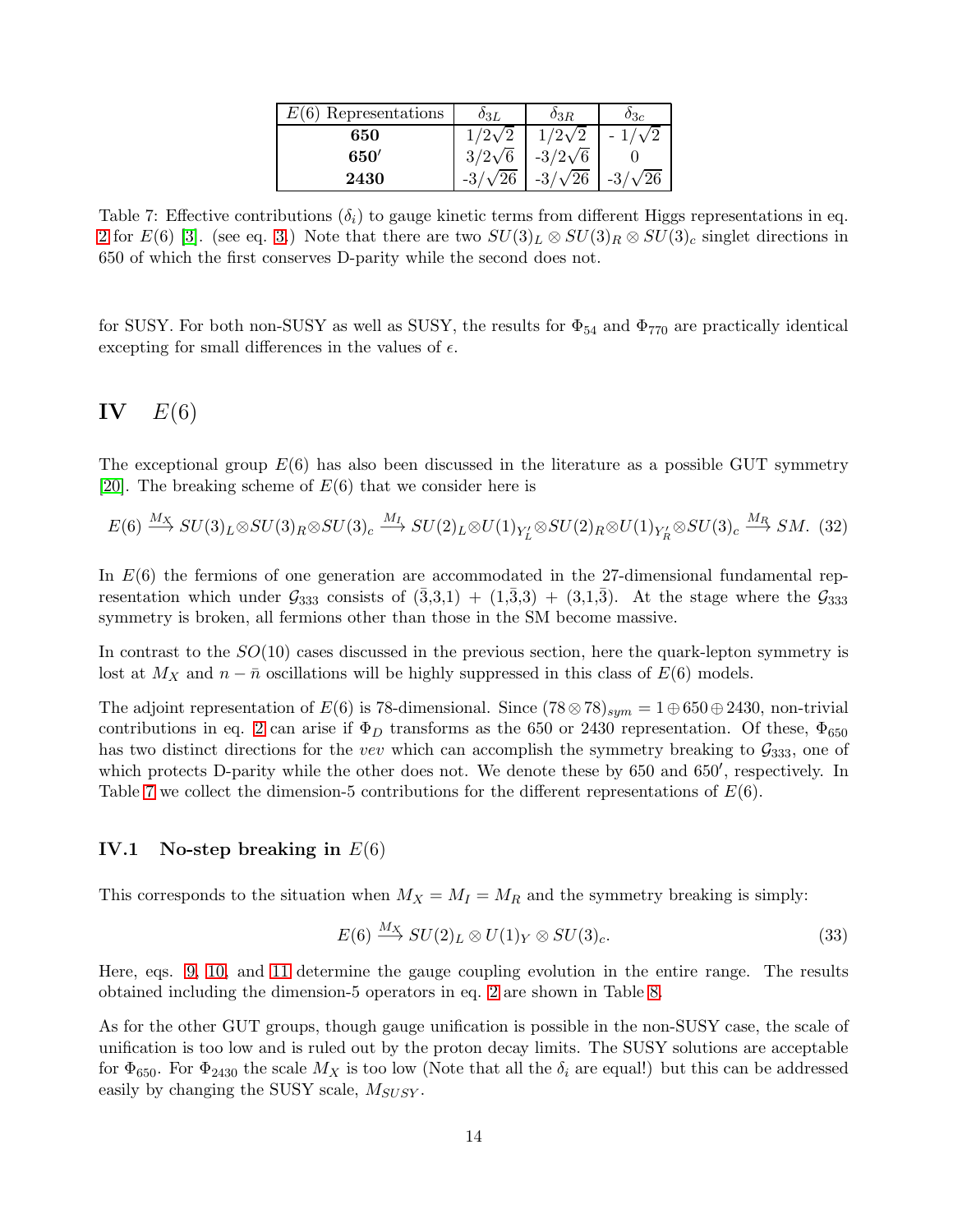| E(6)            | Non-SUSY |                       | <b>SUSY</b> |                       |
|-----------------|----------|-----------------------|-------------|-----------------------|
| representations |          | $M_X$ (GeV)           |             | $M_X$ (GeV)           |
| 650             | 0.126    | $8.04\times10^{12}$   | $-0.012$    | $1.72\times10^{16}$   |
| 650'            | 0.101    | $4.15 \times 10^{14}$ | $-0.011$    | $1.30 \times 10^{16}$ |
| 2430            |          | $3.76 \times 10^{12}$ | 0.000       | $1.25 \times 10^{15}$ |

<span id="page-14-0"></span>Table 8: Dimension-5 interaction strength,  $\epsilon$ , and the gauge unification scale,  $M_X$ , for different  $\Phi_D$ representations using two-loop RG equations when  $E(6)$  descends directly to the SM.

| E(6)           | Symmetry                                         | Scalars contributing to RG |                           |  |
|----------------|--------------------------------------------------|----------------------------|---------------------------|--|
| representation | breaking                                         | $M_Z \to M_R$              | $M_R \to M_X$             |  |
|                |                                                  | Under $\mathcal{G}_{SM}$   | Under $\mathcal{G}_{333}$ |  |
| $27\,$         | $\mathcal{G}_{SM}\to EM$                         | $(2,\pm 1,1)$              | $(\bar{3},3,1)$           |  |
|                |                                                  |                            |                           |  |
| 27             | $\mathcal{G}_{333} \rightarrow \mathcal{G}_{SM}$ |                            | $(\bar{3},3,1)$           |  |

<span id="page-14-1"></span>Table 9: Higgs scalars for the one-step symmetry breaking of  $E(6)$  and the submultiplets contributing to RG evolution according to the ESH.

### IV.2 One-step breaking in  $E(6)$

This situation corresponds to  $M_I = M_R$  in eq. [32,](#page-13-1) i.e.,

$$
E(6) \xrightarrow{M_X} SU(3)_L \otimes SU(3)_R \otimes SU(3)_c \xrightarrow{M_R} SM.
$$
 (34)

For this case, the symmetry breaking at  $M_R$  and subsequently the one at  $M_Z$  are through the vevs to components within the  $(\bar{3},3,1)$  submultiplet under  $SU(3)_L \otimes SU(3)_R \otimes SU(3)_c \equiv \mathcal{G}_{333}$  which is present in a 27 of  $E(6)$ . According to the Extended Survival Hypothesis this entire  $(\bar{3},3,1)$  submultiplet, but for the  $\phi_{SM}$  fields which are at  $M_Z$ , has a mass  $M_R$ . Since it is symmetric under  $SU(2)_L \leftrightarrow SU(2)_R$ , the evolution of the couplings from  $M_R$  to  $M_X$  are controlled by the same RG-equations for both the D-parity violating and D-parity conserving cases. The beta-function coefficients in this case are:

From  $M_R$  to  $M_X$ :

NON-SUSY: 
$$
b_{3L} = b_{3R} = -9/2
$$
;  $b_{3c} = -5$ ;  $b_{ij} = \begin{pmatrix} 23 & 20 & 12 \\ 20 & 23 & 12 \\ 12 & 12 & 12 \end{pmatrix}$ . (35)

SUSY: 
$$
b_{3L} = b_{3R} = 3/2
$$
;  $b_{3c} = 0$ ;  $b_{ij} = \begin{pmatrix} 65 & 32 & 24 \ 32 & 65 & 24 \ 24 & 24 & 48 \end{pmatrix}$ . (36)

From  $M_Z$  to  $M_R$ : For the RG running of the coupling constants below  $M_R$  eqs. [9,](#page-4-1) [10,](#page-4-2) and [11](#page-4-3) are applicable irrespective of whether D-parity is conserved or not.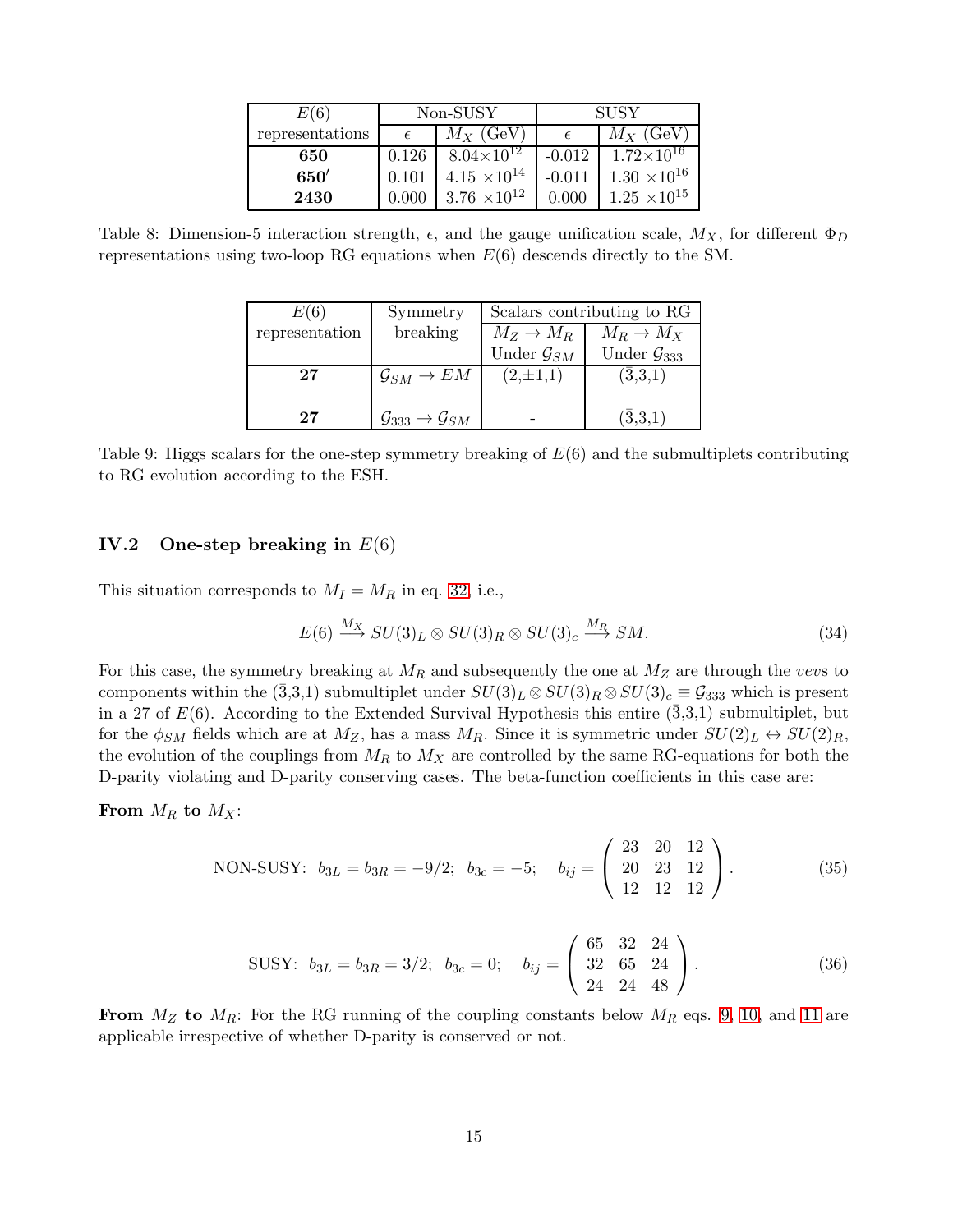**Results:** The chain of  $E(6)$  breaking considered in this subsection is rather constrained. The matching formula at  $M_R$  is now:

<span id="page-15-0"></span>
$$
\frac{1}{\alpha_{1Y}(M_R)} = \frac{4}{5} \left[ \frac{1}{\alpha_{3R}(M_R)} - \frac{1}{4\pi} \right] + \frac{1}{5} \left[ \frac{1}{\alpha_{3L}(M_R)} - \frac{1}{4\pi} \right] . \tag{37}
$$

This is a consequence of the relation  $Y/2 = T_{3R} + (Y_L' + Y_R')/2$ . On the r.h.s.  $T_{3R}$  and  $Y_R'$  reside within the  $SU(3)_R$  while  $Y'_L$  is included in  $SU(3)_L$ . The two cases are:

(a) If D-parity is not conserved then for any chosen  $M_R$ , through eq. [37](#page-15-0)  $\alpha_{3R}(M_R)$  is fixed since  $\alpha_{2L}(M_R)$  is determined from its low energy value through RG evolution and  $1/\alpha_{3L}(M_R)$  =  $1/\alpha_{2L}(M_R) + 1/(12\pi)$ . The three couplings have to be further evolved to determine  $M_X$  and  $\epsilon$ .

(b) If D-parity is conserved at  $M_R$  then in eq. [37](#page-15-0)  $\alpha_{3R}(M_R) = \alpha_{3L}(M_R)$ , with the latter fixed by the RG evolution of  $\alpha_{2L}$  from its low energy value. This identifies a unique  $M_R$ .  $M_X$  can then be determined in terms of  $\epsilon$ .

We discuss these options in detail below.

When D-parity is not conserved, i.e., for  $\Phi_{650'}$ , we find that the intermediate scale at  $M_R$  is rather tightly restricted from the twin requirements that  $M_X$  satisfies the proton decay bound and is within the upper limit set by the Planck mass as well as all couplings remain perturbative. It is in the ballpark of  $10^{14}$  ( $10^{16}$ ) GeV for the non-SUSY (SUSY) case. The unification scale is  $7.0 \times 10^{18}$  ( $3.5 \times 10^{16}$ ) GeV for the respective cases with  $\epsilon$  almost fixed at = -0.04 (0.02).

When D-parity is conserved, which corresponds to  $\Phi_{650}$  and  $\Phi_{2430}$ , the intermediate scale  $M_R$  is uniquely fixed in both cases at the value  $1.5 \times 10^{13}$   $(1.7 \times 10^{16})$  GeV for non-SUSY (SUSY). A plot of the unification scale  $M_X$  vs.  $\epsilon$  is shown in the left panel of Fig. [3](#page-18-0) for  $\Phi_{650}$ . For  $\Phi_{2430}$  we have  $\delta_{3L} = \delta_{3R} = \delta_{3c}$  and so the dim-5 operator does not affect the unification. We find that for non-SUSY as well as SUSY with  $M_{SUSY} = 1$  TeV the couplings unify at an energy beyond the Planck scale.

For both  $\Phi_{650}$  and  $\Phi_{650'}$  the scale  $M_R$  is in the right range for the mass of the right-handed neutrinos to drive a Type I see-saw.

### IV.3 Two-step breaking in  $E(6)$

The symmetry breaking steps are:

$$
E(6) \xrightarrow{M_X} SU(3)_L \otimes SU(3)_R \otimes SU(3)_c \xrightarrow{M_I} SU(2)_L \otimes U(1)_{Y'_L} \otimes SU(2)_R \otimes U(1)_{Y'_R} \otimes SU(3)_c \xrightarrow{M_R} SM. \tag{38}
$$

 $\rm{Here},\, \langle\Phi_{650}\rangle \,\, or \,\, \langle\Phi_{2430}\rangle \,\, breaks \,\, E(6) \,\, to \,\, \mathcal{G}_{333} \,\, which \,\, reduces \,\, to \,\, SU(2)_L \otimes U(1)_{Y'_L} \otimes SU(2)_R \otimes U(1)_{Y'_R} \otimes$  $SU(3)_c \equiv \mathcal{G}_{21213}$  when the  $(8,8,1)$  submultiplet of a  $650_H$  acquires a vev. The SM is reached by assigning a vev to the  $(\bar{3},3,1)$  component of  $27<sub>H</sub>$ . The final step of SM symmetry breaking is accomplished through a different component of  $(3,3,1)$  (see Table [10\)](#page-16-0). It is seen that there is room for D-parity to be conserved or broken during the running in the  $M_R$  to  $M_I$  range. But the Higgs submultiplets which acquire masses at  $M_I$  according to the Extended Survival Hypothesis, namely,  $(3,3,1)$  and  $(8,8,1)$ , are  $SU(2)_L \leftrightarrow SU(2)_R$  symmetric and so the running from  $M_I$  to  $M_X$  will be identical in both cases.

It is seen from Table [10](#page-16-0) that in the range  $M_I$  to  $M_X$  there are additional contributions from the (8,8,1) scalar fields besides those in the one-step breaking case (Table [9\)](#page-14-1). The RG evolution in the two cases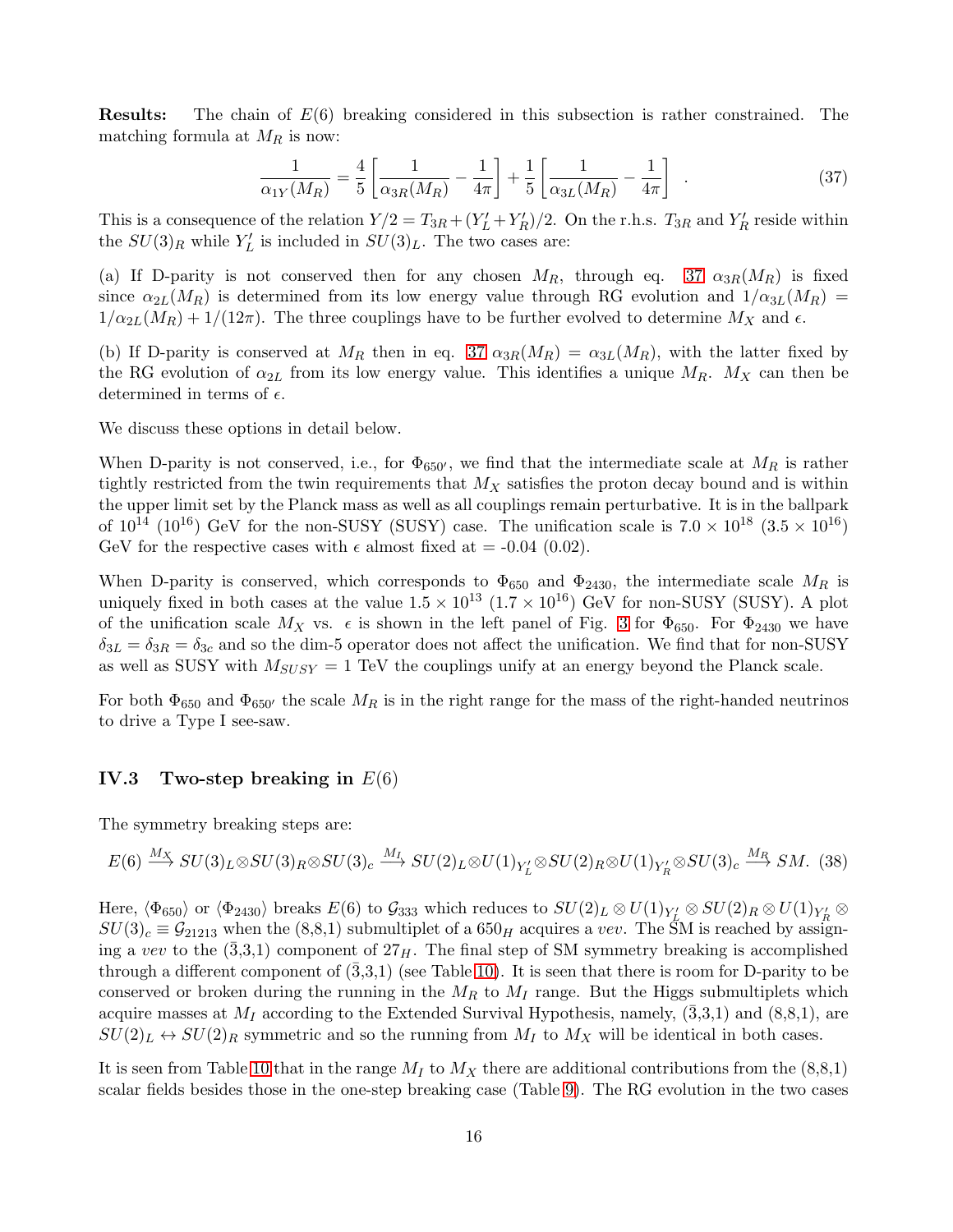| E(6)           | Symmetry                                            | Scalars contributing to RG |                                                                                                                  |                           |  |
|----------------|-----------------------------------------------------|----------------------------|------------------------------------------------------------------------------------------------------------------|---------------------------|--|
| representation | breaking                                            | $M_Z \rightarrow M_R$      | $M_R \to M_I$                                                                                                    | $M_I \to M_X$             |  |
|                |                                                     | Under $\mathcal{G}_{SM}$   | Under $\mathcal{G}_{21213}$                                                                                      | Under $\mathcal{G}_{333}$ |  |
| $27\,$         | $\mathcal{G}_{SM} \to EM$                           | $(2,\pm 1,1)$              | $(2, -\frac{1}{2\sqrt{3}}, 2, \frac{1}{2\sqrt{3}}, 1)$                                                           | $(\bar{3},3,1)$           |  |
|                |                                                     |                            |                                                                                                                  |                           |  |
| 27             | $\mathcal{G}_{21213} \rightarrow \mathcal{G}_{SM}$  |                            |                                                                                                                  | $(\bar{3},3,1)$           |  |
|                |                                                     |                            | $(1, \frac{1}{\sqrt{3}}, 2, \frac{1}{2\sqrt{3}}, 1)$<br>{ $(2, \frac{1}{2\sqrt{3}}, 1, \frac{1}{\sqrt{3}}, 1)$ } |                           |  |
|                |                                                     |                            |                                                                                                                  |                           |  |
| 650            | $\mathcal{G}_{333} \rightarrow \mathcal{G}_{21213}$ |                            |                                                                                                                  | (8, 8, 1)                 |  |

<span id="page-16-0"></span>Table 10: Higgs scalars for the two-step symmetry breaking of  $E(6)$  and the submultiplets contributing to RG evolution according to the ESH. The submultiplet in the braces also contributes if D-parity is conserved.

is therefore different and, as in the case of  $SO(10)$ , the naïve expectation of the two-step results going over to the one-step one in the limit  $M_R = M_I$  does not hold.

Below we list the one- and two-loop beta-function coefficients for gauge coupling evolution in the different stages. Notice that in the range  $M_R$  to  $M_I$  there are two  $U(1)$  components and the RG evolution here has to take into account mixing and follows the same procedure as discussed in detail for  $SO(10)$  in the previous section.

### i) From  $M_I$  to  $M_X$ :

The fermion and scalar fields which contribute in the RG equations are:

$$
27_F = [\bar{3}, 3, 1] + [3, 1, 3] + [1, \bar{3}, \bar{3}], \quad 650_H \supset [8, 8, 1], \quad 27_H \supset [\bar{3}, 3, 1]. \tag{39}
$$

Thus:

NON-SUSY: 
$$
b_{3L} = 7/2
$$
;  $b_{3R} = 7/2$ ;  $b_{3c} = -5$ ;  $b_{ij} = \begin{pmatrix} 359 & 308 & 12 \\ 308 & 359 & 12 \\ 12 & 12 & 12 \end{pmatrix}$ . (40)

SUSY: 
$$
b_{3L} = 51/2
$$
;  $b_{3R} = 51/2$ ;  $b_{3c} = 0$ ;  $b_{ij} = \begin{pmatrix} 497 & 320 & 24 \ 320 & 497 & 24 \ 24 & 24 & 48 \end{pmatrix}$ . (41)

### iia) From  $M_R$  to  $M_I$  (D-parity not conserved):

At this stage the non-SM fermions have acquired mass and decoupled. Taking the Extended Survival Hypothesis into consideration, the fields that contribute in the RG equations are:

$$
27_F \supset [2, -1/2\sqrt{3}, 1, -1/\sqrt{3}, 1] + [2, 1/2\sqrt{3}, 1, 0, 3] + [1, 1/\sqrt{3}, 2, 1/2\sqrt{3}, 1] + [1, 0, 2, -1/2\sqrt{3}, \overline{3}],
$$
  
\n
$$
27_H \supset [1, 1/\sqrt{3}, 2, 1/2\sqrt{3}, 1] + [2, -1/2\sqrt{3}, 2, 1/2\sqrt{3}, 1].
$$
\n(42)

This gives<sup> $11$ </sup>:

NON-SUSY: 
$$
b_{2L} = -3
$$
;  $b_{LL} = 3$ ;  $b_{2R} = -17/6$ ;  $b_{RR} = 17/6$ ;  $b_{3c} = -7$ ;  $\tilde{b}_{LR} = \tilde{b}_{RL} = 4/3$ , (43)

<span id="page-16-1"></span><sup>&</sup>lt;sup>11</sup>The coefficients superscribed with a *tilde* arise due to  $U(1)$  mixing.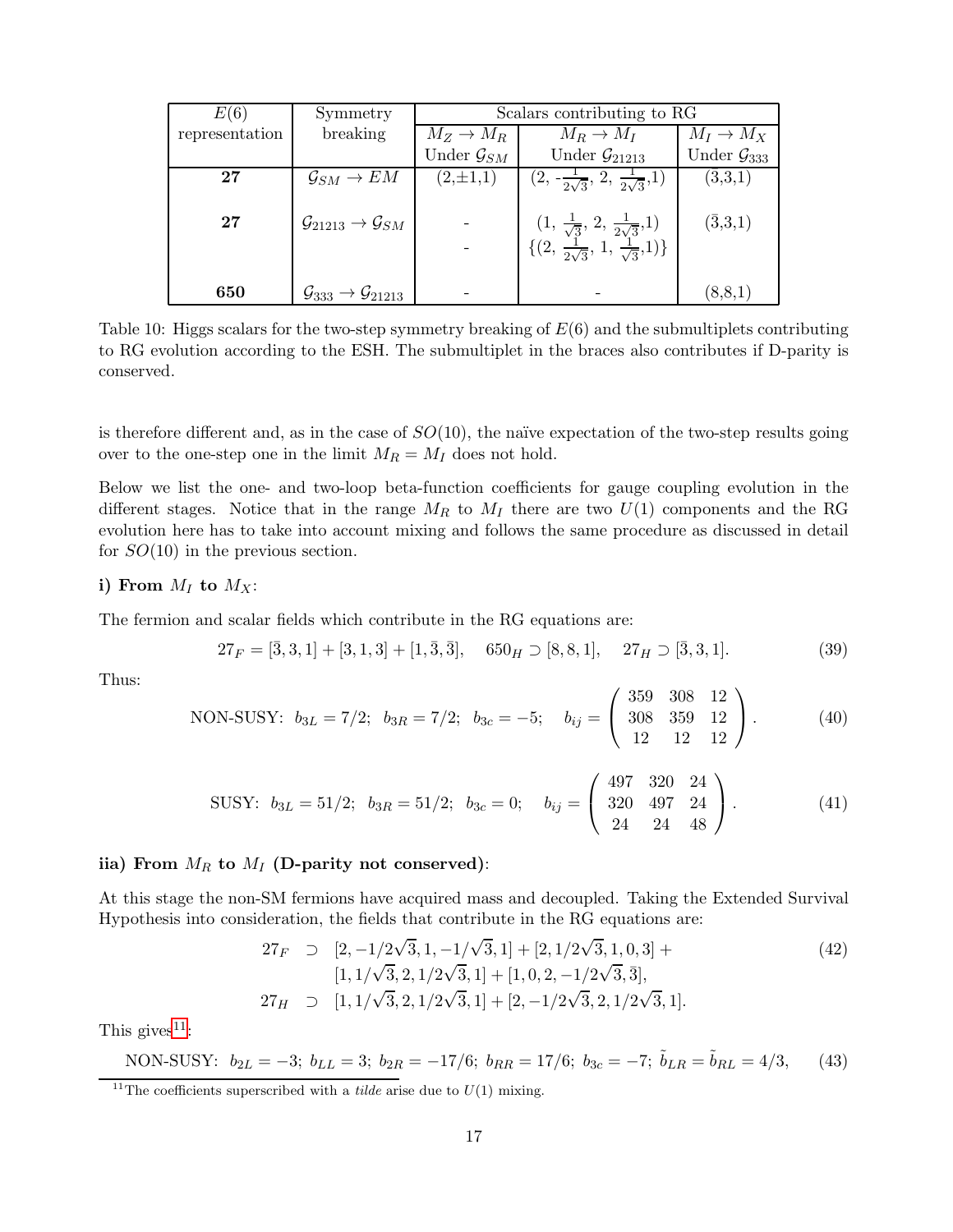$$
b_{ij} = \begin{pmatrix} 8 & 4/3 & 3 & 4/3 & 12 \\ 4 & 8/3 & 6 & 1 & 4 \\ 3 & 2 & 61/6 & 3/2 & 12 \\ 4 & 1 & 9/2 & 11/6 & 4 \\ 9/2 & 1/2 & 9/2 & 1/2 & -26 \end{pmatrix};
$$
  
\n
$$
\tilde{b}_{LR,RR} = 5/6; \quad \tilde{b}_{RL,LL} = 7/6; \quad \tilde{b}_{2R,RL} = 1/2; \quad \tilde{b}_{2L,RL} = 1/6; \quad \tilde{b}_{3c,RL} = 0;
$$
  
\n
$$
\tilde{b}_{RL,2R} = 3/2; \quad \tilde{b}_{RL,2L} = 1/2; \quad \tilde{b}_{RL,3c} = 0; \quad \tilde{b}_{RL,p} = \tilde{b}_{LR,p}; \quad \tilde{b}_{p,LR} = \tilde{b}_{p,RL}. \tag{44}
$$

SUSY: 
$$
b_{2L} = 1
$$
;  $b_{LL} = 5$ ;  $b_{2R} = 3/2$ ;  $b_{RR} = 9/2$ ;  $b_{3c} = -3$ ;  $\tilde{b}_{LR} = \tilde{b}_{RL} = 2$ , (45)

$$
b_{ij} = \begin{pmatrix} 25 & 7/3 & 3 & 7/3 & 24 \\ 7 & 13/3 & 9 & 5/3 & 8 \\ 3 & 3 & 57/2 & 5/2 & 24 \\ 7 & 5/3 & 15/2 & 7/2 & 8 \\ 9 & 1 & 9 & 1 & 14 \end{pmatrix};
$$
  
\n
$$
\tilde{b}_{LR,RR} = 5/3; \quad \tilde{b}_{RL,LL} = 2; \quad \tilde{b}_{2R,RL} = 1; \quad \tilde{b}_{2L,RL} = 2/3; \quad \tilde{b}_{3c,RL} = 0;
$$
  
\n
$$
\tilde{b}_{RL,2R} = 3; \quad \tilde{b}_{RL,2L} = 2; \quad \tilde{b}_{RL,3c} = 0; \quad \tilde{b}_{RL,p} = \tilde{b}_{LR,p}; \quad \tilde{b}_{p,LR} = \tilde{b}_{p,RL}. \tag{46}
$$

# iib) From  $M_R$  to  $M_I$  (D-parity conserved):

Due to D-Parity conservation the scalar sector is slightly enlarged and the fields contributing to the RG equations are:

$$
27_F \supset [2, -1/2\sqrt{3}, 1, -1/\sqrt{3}, 1] + [2, 1/2\sqrt{3}, 1, 0, 3] +
$$
  
\n
$$
[1, 1/\sqrt{3}, 2, 1/2\sqrt{3}, 1] + [1, 0, 2, -1/2\sqrt{3}, \overline{3}],
$$
  
\n
$$
27_H \supset [1, 1/\sqrt{3}, 2, 1/2\sqrt{3}, 1] + [2, 1/2\sqrt{3}, 1, 1/\sqrt{3}, 1] + [2, -1/2\sqrt{3}, 2, 1/2\sqrt{3}, 1].
$$
\n(47)

We find:

NON-SUSY: 
$$
b_{2L} = -17/6
$$
;  $b_{LL} = 55/18$ ;  $b_{2R} = -17/6$ ;  $b_{RR} = 55/18$ ;  $b_{3c} = -7$ ;  $\tilde{b}_{LR} = \tilde{b}_{RL} = 13/9$ , (48)

$$
b_{ij} = \begin{pmatrix} 61/6 & 3/2 & 3 & 2 & 12 \\ 9/2 & 49/18 & 6 & 11/9 & 4 \\ 3 & 2 & 61/6 & 3/2 & 12 \\ 6 & 11/9 & 9/2 & 49/18 & 4 \\ 9/2 & 1/2 & 9/2 & 1/2 & -26 \end{pmatrix};
$$
  

$$
\tilde{b}_{LR,RR} = 23/18; \tilde{b}_{RL,LL} = 23/18; \tilde{b}_{2R,RL} = 1/2; \tilde{b}_{2L,LR} = 1/2; \tilde{b}_{3c,RL} = 0;
$$
  

$$
\tilde{b}_{RL,2R} = 3/2; \tilde{b}_{RL,2L} = 3/2; \tilde{b}_{RL,3c} = 0; \tilde{b}_{RL,p} = \tilde{b}_{LR,p}; \tilde{b}_{p,LR} = \tilde{b}_{p,RL}.
$$
 (49)

SUSY:  $b_{2L} = 3/2$ ;  $b_{LL} = 31/6$ ;  $b_{2R} = 3/2$ ;  $b_{RR} = 31/6$ ;  $b_{3c} = -3$ ;  $\tilde{b}_{LR} = \tilde{b}_{RL} = 7/3$ , (50)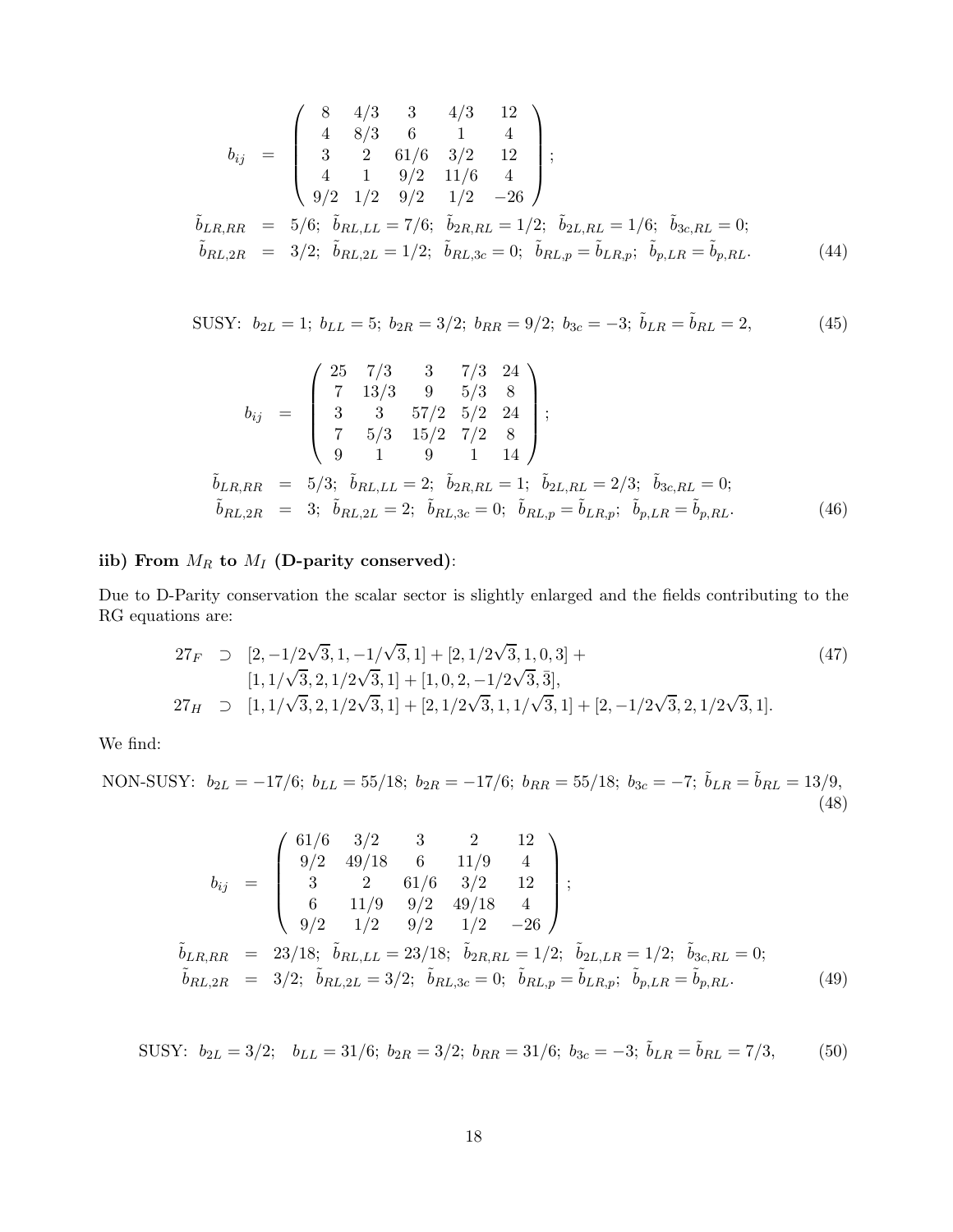$$
b_{ij} = \begin{pmatrix} 57/2 & 5/2 & 3 & 3 & 24 \\ 15/2 & 79/18 & 9 & 17/9 & 8 \\ 3 & 3 & 57/2 & 5/2 & 24 \\ 9 & 17/9 & 15/2 & 79/18 & 8 \\ 9 & 1 & 9 & 1 & 14 \end{pmatrix};
$$
  
\n
$$
\tilde{b}_{LR,RR} = 19/9; \ \tilde{b}_{RL,LL} = 19/9; \ \tilde{b}_{2R,RL} = 1; \ \tilde{b}_{2L,LR} = 1; \ \tilde{b}_{3c,RL} = 0;
$$
  
\n
$$
\tilde{b}_{RL,2R} = 3; \ \tilde{b}_{RL,2L} = 3; \ \tilde{b}_{RL,3c} = 0; \ \tilde{b}_{RL,p} = \tilde{b}_{LR,p}; \ \tilde{b}_{p,LR} = \tilde{b}_{p,RL}.
$$
  
\n(51)

**From**  $M_Z$  to  $M_R$ : For the RG running of the coupling constants below  $M_R$  eqs. [9,](#page-4-1) [10,](#page-4-2) and [11](#page-4-3) are applicable irrespective of whether D-parity is conserved or not.



<span id="page-18-0"></span>Figure 3: Left panel:  $M_X$  as a function of  $\epsilon$  for one-step breaking of  $E(6)$  in the D-parity conserving case for  $\Phi_{650}$ . The green pale broken (red dark solid) line corresponds to non-SUSY (SUSY). Centre and Right panels: The allowed ranges of  $M_X$  (red dark solid) and  $M_I$  (green pale broken) vs.  $M_R$  for the non-SUSY (centre) and SUSY (right) cases for  $E(6)$  breaking through two intermediate steps when D-parity is not conserved. Note that the upper limits for  $M_X$  and  $M_I$  are almost identical.

**Results:** When  $E(6)$  breaks to the SM through two intermediate steps, at  $M_R$  one must set:

<span id="page-18-1"></span>
$$
\frac{1}{\alpha_{1Y}(M_R)} = \frac{3}{5} \left[ \frac{1}{\alpha_{2R}(M_R)} - \frac{1}{6\pi} \right] + 4\pi \ P \ (G \ G^T)^{-1} P^T \ . \tag{52}
$$

where  $P = (\sqrt{\frac{1}{5}})$  $\frac{1}{5}$   $\sqrt{\frac{1}{5}}$  $(\frac{1}{5})$ , which follows from  $Y/2 = T_{3R} + (Y_L' + Y_R')/2$ .

When the initial symmetry breaking of  $E(6)$  is through the  $\Phi_{650'}$ , D-parity is not conserved. It might seem that there is some flexibility here and at  $M_R$  one can choose  $g_{Y'_R Y'_R}$ ,  $g_{Y'_R Y'_L}$ , and  $g_{2R}$  independently, determining  $g_{Y'_L Y'_L}$  from eq. [52.](#page-18-1) In fact, there is a rather severe constraint that  $\alpha_{Y'_R}$  and  $\alpha_{2R}$  must meet at  $M_I$  and at precisely the same scale  $\alpha_{Y'_L}$  must equal  $\alpha_{2L}$ . In Fig. [3](#page-18-0) we show the allowed range of the intermediate scale  $M_I$  and the unification scale  $M_X$  as a function of  $M_R$ . Note that for both cases these scales are on the high side. The scale of the second stage of symmetry breaking,  $M_R$ , is permitted to be as low as  $10^4$  GeV for the non-SUSY as well as the SUSY case. It determines the mass scale of a Z' boson and may offer room for experimental probing at the LHC. The right-handed charged weak bosons are at  $M_C$  and hence beyond reach.  $\epsilon$  is bounded in the range  $0 \leq |\epsilon| \leq 0.16$ .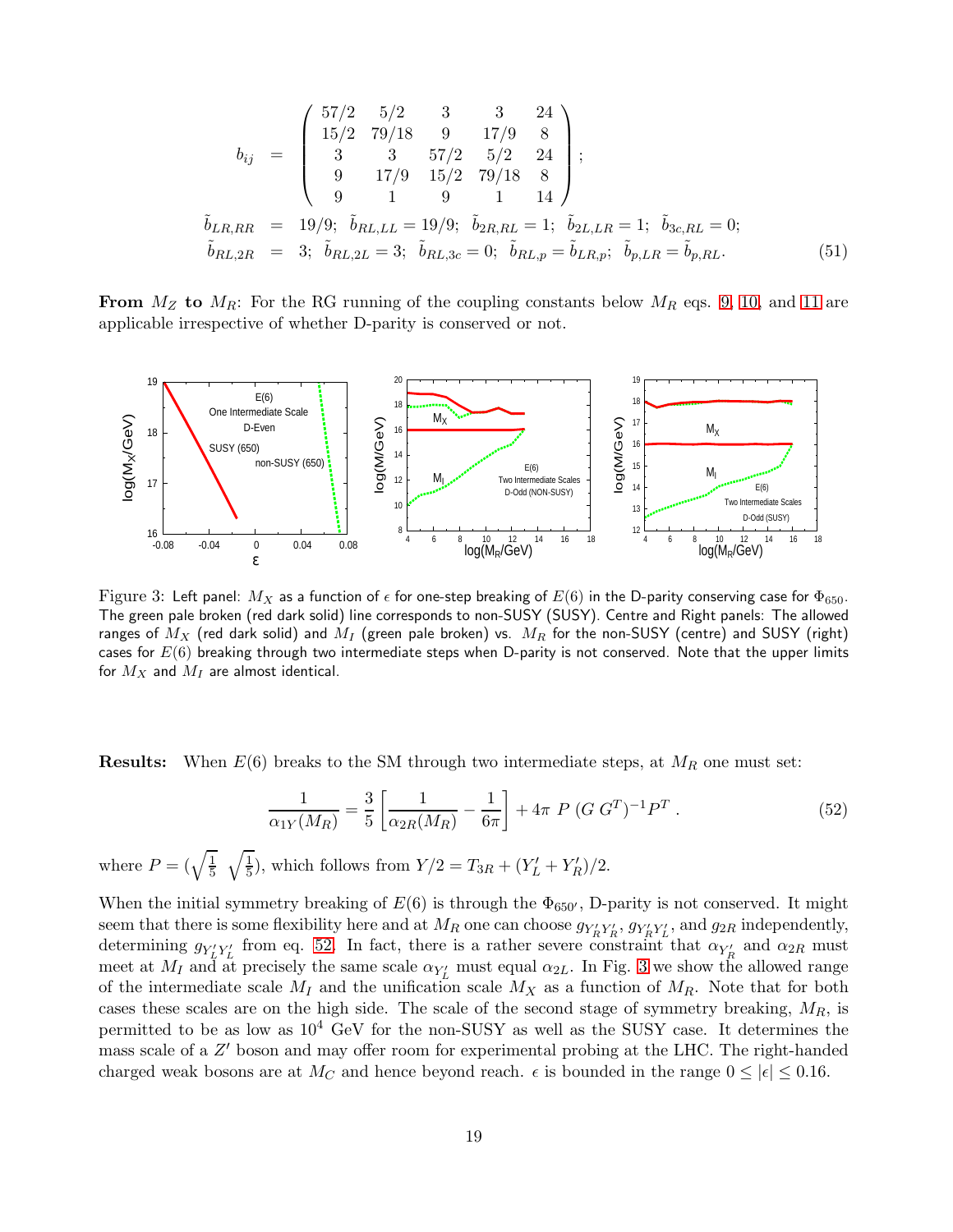When the first stage of symmetry breaking is driven through the  $\Phi_{650}$ , D-parity is preserved. This implies that  $\alpha_{2R}(M_R) = \alpha_{2L}(M_R)$  and is fixed by the RG evolution of  $g_{2L}$  from  $M_Z$ . Also at  $M_R$ ,  $g_{Y'_L Y'_L} = g_{Y'_R Y'_R}$  and one can choose  $g_{Y'_L Y'_R} = g_{Y'_R Y'_L} = 0$ , so all couplings are determined once  $M_R$  is chosen. Requiring that the constraint on  $M_X$  from proton decay be satisfied along with perturbativity, we find that there is a very limited range of allowed solutions with  $10^{11}$  GeV  $\leq M_R \leq 10^{13}$  GeV (non-SUSY case) and  $10^{15}$  GeV  $\leq M_R \leq 10^{16}$  GeV (SUSY case).  $M_I$  and  $M_X$  are always close together around  $10^{16-17}$  GeV. For these solutions  $0 \le |\epsilon| \le 0.14$ .

The case of  $\Phi_{2430}$  is not distinguishable from the situation of no dim-5 operators at all since here  $\delta_1 = \delta_2 = \delta_3.$ 

# V Summary and Discussions

In this paper we have examined the GUT-symmetry breaking consequences of dim-5 operators which can arise from quantum gravity or string compactification leading to a correction to the gauge kinetic term. When the GUT symmetry is broken their effect is to modify gauge coupling unification to the relation  $g_i^2(M_X)(1 + \epsilon \delta_i) = g_U^2$  (eq. [3\)](#page-1-2). The relevant group theoretic factors  $\delta_i$  were exhaustively calculated in [\[3\]](#page-21-1). Here we have focussed on the implications for grand unification and intermediate energy scales, both for single and multi-step breaking and also for non-supersymmetric as well as supersymmetric theories. We have required all coupling constants to remain perturbative in the entire energy range and that the bound on the GUT scale from non-observation of proton decay be respected. We have remarked on  $n - \bar{n}$  oscillations and see-saw light neutrino mass implications in passing.

For multi-step symmetry breaking cases we have utilised the Extended Survival Hypothesis to decide which scalar submultiplet gets mass at which scale. When there are two  $U(1)$  factors at some intermediate stage, we consider the effect of their mixing.

For  $SU(5)$  we show that even after the inclusion of the effect of dim-5 operators the non-SUSY version cannot be rescued from the proton decay limit impasse while the SUSY version works fine not just when the initial GUT breaking is through the usual  $\Phi_{24}$  but also by  $\Phi_{75}$  and  $\Phi_{200}$ .

For SO(10) we consider the direct breaking to the SM as well as multi-step breaking via the Pati-Salam  $\mathcal{G}_{224}$  route. For the former case, the conclusions are pretty much the same as that for  $SU(5)$ . For the latter alternative, the spontaneous symmetry breaking can be achieved through  $\Phi_{54}$ ,  $\Phi_{210}$ , and  $\Phi_{770}$ . We classify the solutions according to whether (a) they conserve D-parity ( $\Phi_{54}$  and  $\Phi_{770}$ ) or (b) not  $(\Phi_{210})$ . (b) turns out to be phenomenologically more interesting. If there is one intermediate scale then in (b) this can be as low as  $10^3$  GeV with a plethora of observable consequences including charged and neutral gauge bosons and a possibility of observable  $n - \bar{n}$  oscillations. For (a) this scale is very high:  $10^{13}$  GeV or more. This is also the energy at which  $\nu_R$  develops a mass and so it could conveniently generate light neutrino masses with  $\mathcal{O}(1)$  Yukawa couplings. In the case of two intermediate scales, for both (a) and (b) one can have one of them as low as 1 TeV where a neutral gauge boson is expected. The other scale can be  $10^{6.5}$  GeV or higher for (b) and  $10^{13}$  GeV or more for (a).

For  $E(6)$  the GUT symmetry breaking can be achieved through two possible vevs for the 650dimensional Higgs scalar multiplet, which we call  $\Phi_{650}$  and  $\Phi_{650'}$  as well as through a  $\Phi_{2430}$ . For the direct breaking to the SM the results are again as in the case of other GUT groups, namely, the non-SUSY case is disfavoured and the SUSY option is consistent with all requirements. For multistep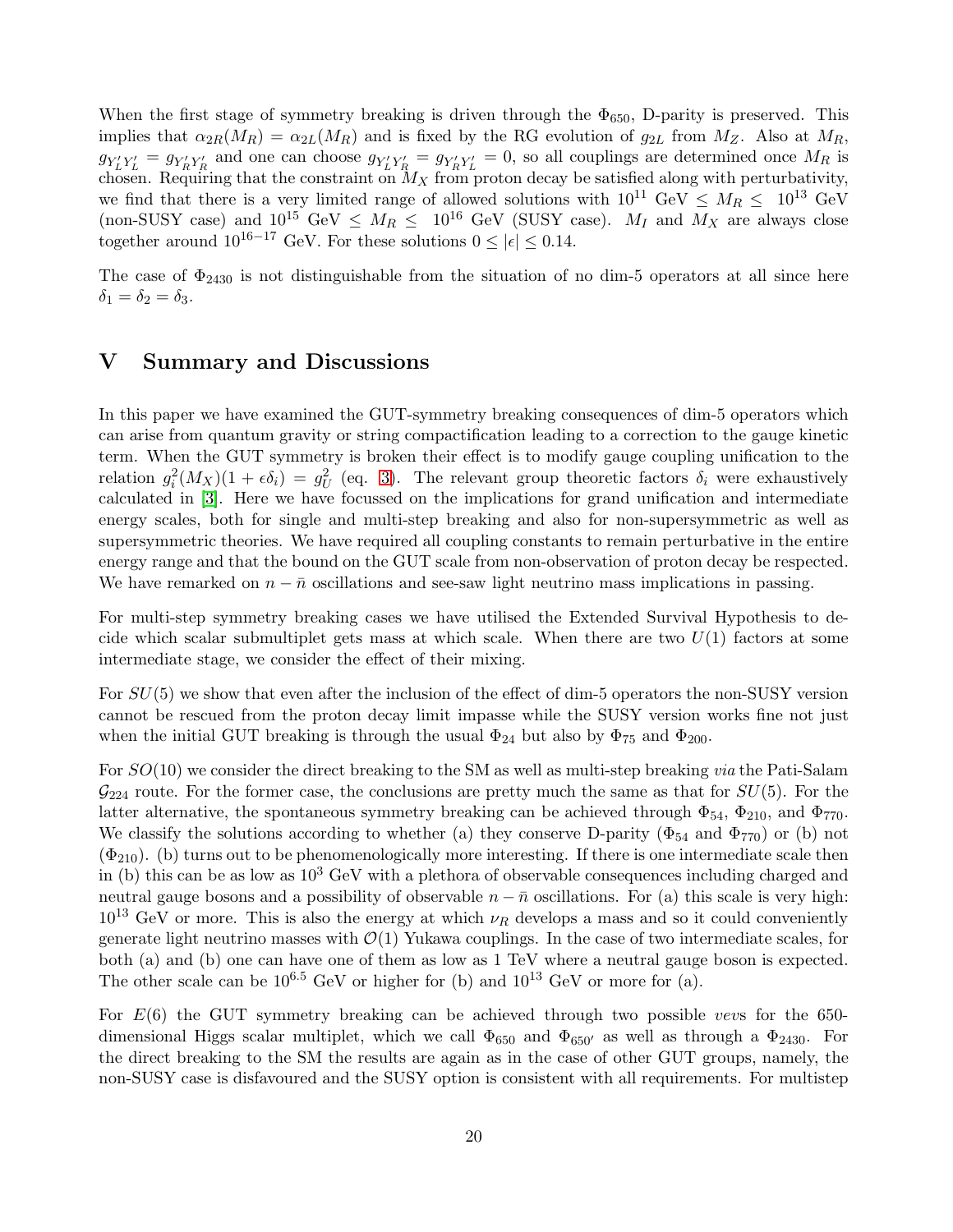breaking we consider the  $\mathcal{G}_{333}$  route. Here the solutions that we obtain with  $\Phi_{650}$  and  $\Phi_{650'}$  all have options with one intermediate scale as low as  $10^4$  GeV or higher. For  $\Phi_{2430}$ ,  $\delta_{3L} = \delta_{3R} = \delta_{3c}$  and the situation remains identical to the usual case but for a scaling of the unified coupling.

A general remark about two-step and one-step breaking is that the additional scalar fields which drive the symmetry breaking at  $M_C$  for  $SO(10)$  ( $M_I$  for  $E(6)$ ) in the former case contribute in the RG evolution in the stage  $M_C \to M_X$   $(M_I \to M_X)$  over and above whatever is present in the one-step breaking case. Due to this, the simple-minded expectation of the two-step case going over to the one-step case in the limit of  $M_R = M_C$  for  $SO(10)$  and  $M_R = M_I$  for  $E(6)$  is not valid.

Finally, we would like to compare our results with some of the earlier analyses of GUT symmetry breaking with intermediate scales, albeit without dim-5 operators. Multistep symmetry breaking of  $SO(10)$  has been looked at, for example, in [\[12\]](#page-21-10) and [\[9\]](#page-21-7). For the chain of eq. [20,](#page-9-1) i.e., via  $\mathcal{G}_{224}$  and  $\mathcal{G}_{2131}$  no acceptable solutions were found in the non-SUSY case in [\[12\]](#page-21-10) while in [\[9\]](#page-21-7) solutions with  $M_R$ in the range  $10^5 - 10^7$  GeV were presented<sup>[12](#page-20-1)</sup>. Here we obtained a wider span of  $10^4 - 10^{16}$  GeV. For the one-step symmetry breaking of non-SUSY  $SO(10)$  the scale  $M_C$  was found in [\[9\]](#page-21-7) to be in the  $10^5 - 10^7$  GeV range whereas with the inclusion of dim-5 operators we have shown that this scale is in the phenomenologically attractive  $10^3 - 10^{10}$  GeV region.

 $SU(5)$  GUT with the inclusion of the dim-5 operator from  $\Phi_{24}$  has been examined in [\[21\]](#page-21-19). The results for non-SUSY as well as the SUSY cases are in agreement with the ones in sec. [II.](#page-3-2) Our analysis also covers  $\Phi_{75}$  and  $\Phi_{200}$  of  $SU(5)$ . For  $SO(10)$  the effect of  $\Phi_{54}$  and  $\Phi_{210}$  has been considered in [\[22\]](#page-21-20) using the one-loop RG equations. They also noted, like us, that for  $\Phi_{54}$ , when D-parity is conserved, the scale  $M_C$  is uniquely fixed by the measured  $\sin^2 \theta_W$  and the  $M_X$  they obtain is in agreement with our results. For the D-parity non-conserving case of  $\Phi_{210}$  they find a range of  $M_C$  and  $M_X$  similar to what is depicted in Fig. [1.](#page-8-0)

As regards  $E(6)$ , we could not trace any earlier published analysis in the descent to the SM through the  $\mathcal{G}_{333}$  chain [\[23\]](#page-22-0). The attention has invariably focussed on  $E(6)$  breaking through an intermediate  $SO(10) \times U(1)$  [\[24\]](#page-22-1).

It can be hoped that further refinement in the determination of the low energy gauge couplings, proton decay tests, and explorations of  $n - \bar{n}$  oscillation will enable us to extract signals of physics that lies beyond the grand unification scale.

Acknowledgements This research has been supported by funds from the DAE XIth Plan 'Neutrino Physics' and 'RECAPP' projects at HRI. The HRI cluster computational facility has been utilised for the numerical work.

# <span id="page-20-0"></span>References

[1] J. C. Pati and A. Salam, Phys. Rev. D 10 (1974) 275; H. Georgi and S. L. Glashow, Phys. Rev. Lett. 32 (1974) 428; G. G. Ross, Grand Unified Theories (Benjamin/Cummings, Reading, USA,

<span id="page-20-1"></span> $12$ In [\[9\]](#page-21-7), the  $U(1)$  mixing contributions to the RG equations at one loop were not included. We also have differences with a few beta-function coefficients calculated in this paper.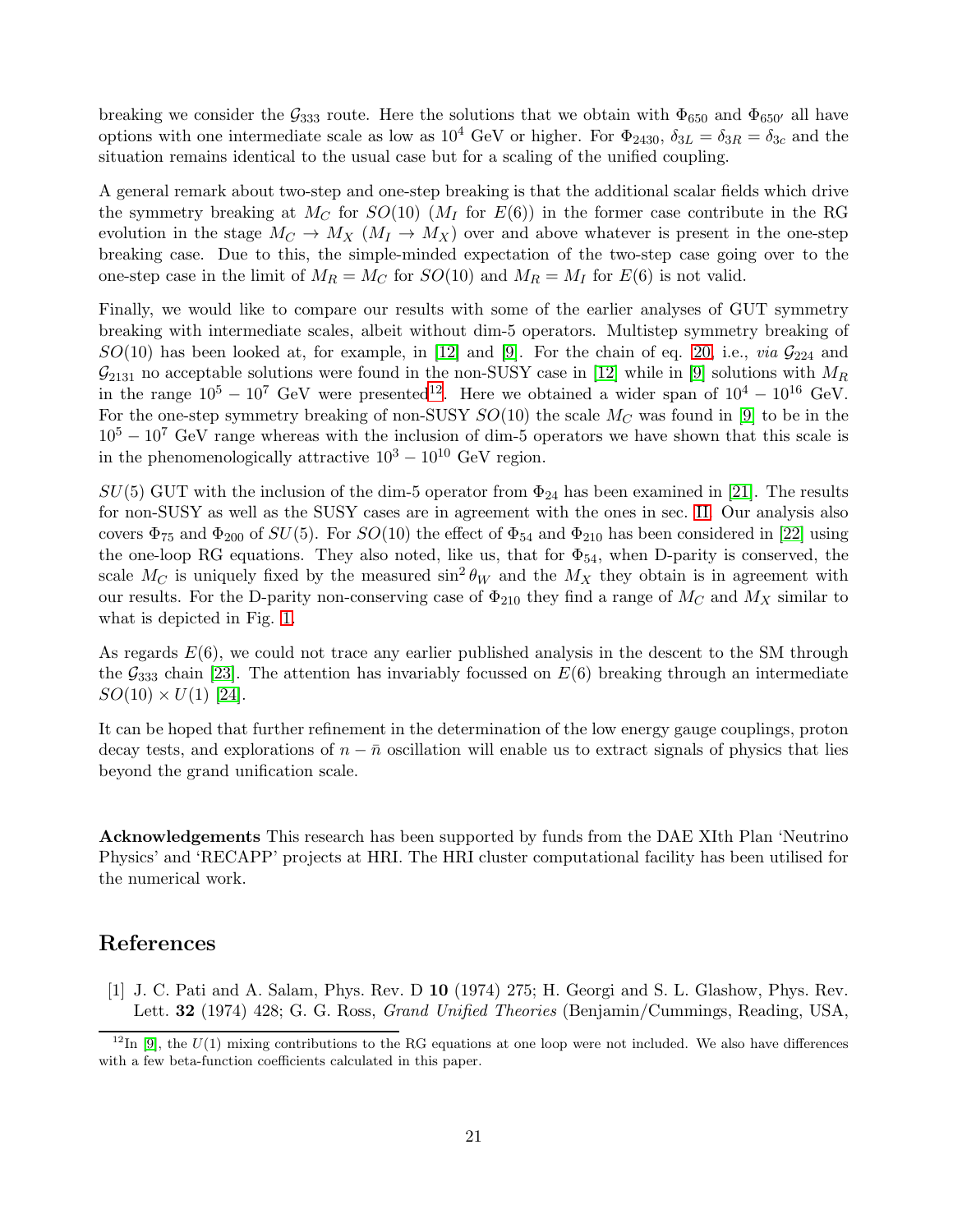1984); R. N. Mohapatra, Unification and Supersymmetry. The frontiers of quark - lepton physics (Springer, Berlin, Germany, 1986).

- <span id="page-21-1"></span><span id="page-21-0"></span>[2] Q. Shafi and C. Wetterich, Phys. Rev. Lett. 52 (1984) 875; C. T. Hill, Phys. Lett. B135 (1984) 47; L. J. Hall and U. Sarid, Phys. Rev. Lett. 70 (1993) 2673.
- <span id="page-21-3"></span>[3] J. Chakrabortty and A. Raychaudhuri, Phys. Lett. B673 (2009) 57 [\[arXiv:0812.2783](http://arxiv.org/abs/0812.2783) [hep-ph]].
- <span id="page-21-4"></span>[4] S. P. Martin, Phys. Rev. D 79 (2009) 095019 [\[arXiv:0903.3568](http://arxiv.org/abs/0903.3568) [hep-ph]].
- <span id="page-21-2"></span>[5] S. Bhattacharya and J. Chakrabortty, Phys. Rev. D 81 (2010) 015007 [\[arXiv:0903.4196](http://arxiv.org/abs/0903.4196) [hep-ph]].
- <span id="page-21-5"></span>[6] H. Georgi, H. R. Quinn and S, Weinberg, Phys. Rev. Lett. 33 (1974) 451; D. R. T. Jones, Phys. Rev. D 25 (1982) 581.
- <span id="page-21-6"></span>[7] F. del Aguila and L. Ibañez, Nucl. Phys.  $\mathbf{B177}$  (1981) 60.
- <span id="page-21-7"></span>[8] L. J. Hall, Nucl. Phys. B 178 (1981) 75.
- [9] D. Chang, R. N. Mohapatra, J. M. Gipson, R. E. Marshak and M. K. Parida, Phys. Rev. D 31 (1985) 1718.
- <span id="page-21-9"></span><span id="page-21-8"></span>[10] B. Holdom, Phys. Lett. **B166** (1986) 196.
- <span id="page-21-10"></span>[11] F. del Aguila, G. D. Coughlan and M. Quiros, Nucl. Phys. B 307 (1988) 633 [Erratum ibid. B 312 (1989) 751.
- <span id="page-21-11"></span>[12] S. Bertolini, L. Di Luzio and M. Malinsky, Phys. Rev. D 80 (2009) 015013 [\[arXiv:0903.4049](http://arxiv.org/abs/0903.4049)  $\vert \text{hep-ph} \vert$ .
- <span id="page-21-12"></span>[13] U. Amaldi, W. de Boer and H. Fürstenau, Phys. Lett.  $B260$  (1991) 447.
- <span id="page-21-13"></span>[14] C. Amsler et al., (The Particle Data Group), Phys. Lett. B667 (2008) 1.
- [15] H. Georgi, in Particles and Fields 1974, ed. C. A. Carlson (AIP, New York, 1975); H. Fritzsch and P. Minkowski, Ann. Phys. (N.Y.) 93 (1975) 193; T. Clark, T. Kuo and N. Nakagawa, Phys. Lett. B115 (1982) 26; C. S. Aulakh and R. N. Mohapatra, Phys. Rev. D 28 (1983) 217.
- <span id="page-21-14"></span>[16] J. C. Pati and A. Salam, Phys. Rev. D 10 (1974) 275; R. N. Mohapatra and J. C. Pati, Phys. Rev. D 11 (1975) 566; R. N. Mohapatra and J. C. Pati, Phys. Rev. D 11 (1975) 2558; G. Senjanović and R. N. Mohapatra, Phys. Rev. D 12 (1975) 1502.
- <span id="page-21-15"></span>[17] D. Chang, R. N. Mohapatra and M. K. Parida, Phys. Rev. Lett. 52 (1984) 1072; Phys. Rev. D 30 (1984) 1052.
- <span id="page-21-17"></span><span id="page-21-16"></span>[18] N. G. Deshpande, E. Keith and P. B. Pal, Phys. Rev. D 46 (1992) 2261.
- <span id="page-21-18"></span>[19] R. N. Mohapatra, J. Phys. G: Nucl. Part. Phys. 36 (2009) 104006.
- <span id="page-21-19"></span>[20] F. Gürsey, P. Ramond and P. Sikivie, Phys. Lett. **B60** (1976) 177.
- <span id="page-21-20"></span>[21] A. Vayonakis, Phys. Lett. B 307 (1993) 318.
- [22] P. K. Patra and M. K. Parida, Phys. Rev. D 44 (1991) 2179.